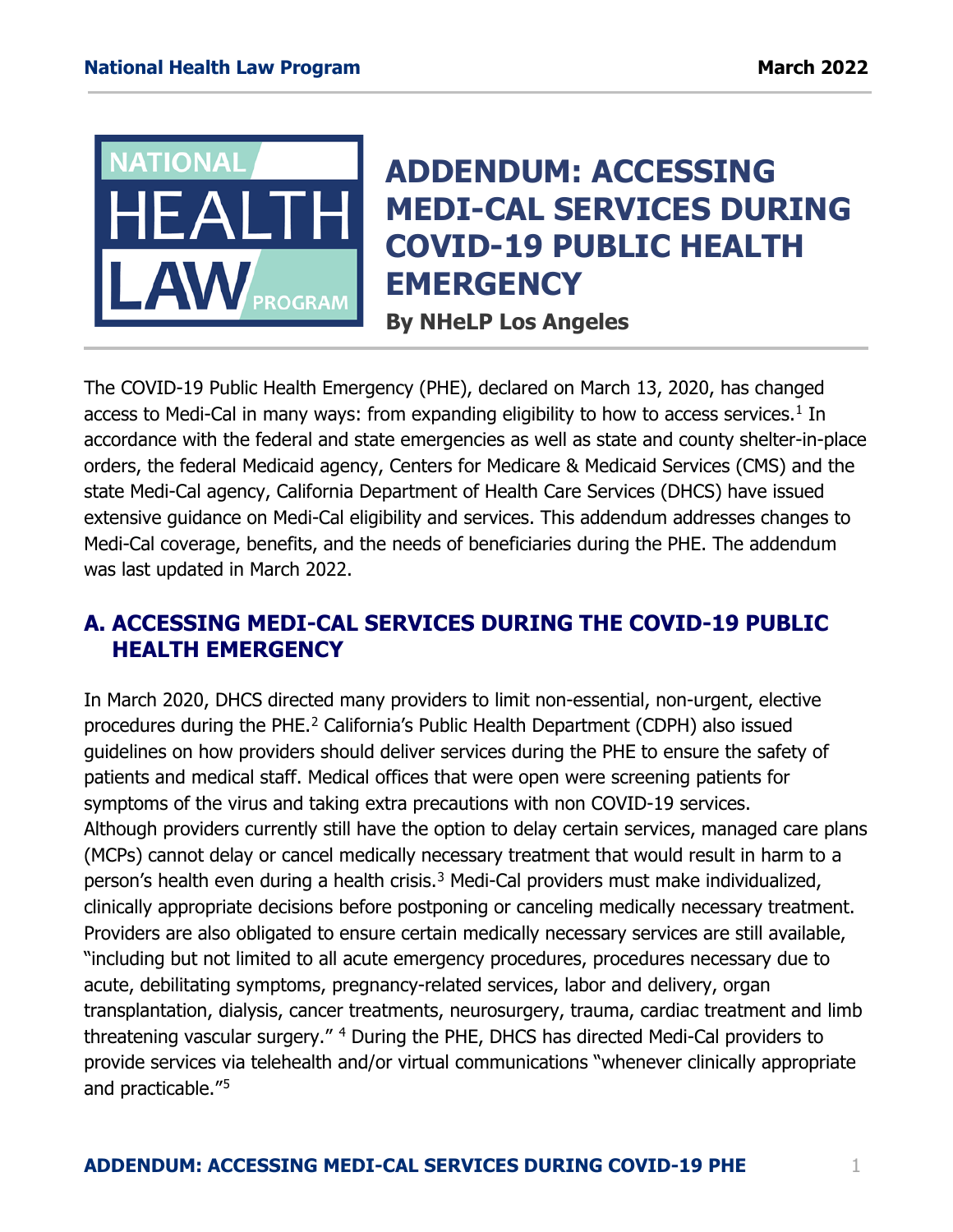## 1. Prior Authorizations

During the course of the PHE, all prior authorization requirements are waived for fee-for-service (FFS) Medi-Cal beneficiaries.<sup>[6](#page-2-5)</sup> However, providers are still required to submit Treatment Authorization Requests (TARs)/Service Authorization Requests (SARs), including in the request that the "patient was impacted by COVID-19."[7](#page-3-0) Under these flexibilities, providers can submit TARs/SARs *after* services are rendered.<sup>[8](#page-3-1)</sup>

Managed care plans cannot require prior authorization for COVID-19 related testing and treatment services, and no cost-sharing is allowed for COVID-19 related screening and testing.<sup>[9](#page-3-2)</sup> Managed care plans must adhere to the COVID-19 testing requirements outlined in the "COVID-19 Virus and Antibody Testing guidance."[10](#page-3-3)

DHCS requested plans to eliminate or expedite prior authorizations for all other services, including but not limited to "elective hospitalizations and/or procedures, durable medical equipment (DME), magnetic resonance imaging (MRI), hearing aids, laboratory services, speech/occupational/physical therapy services, nonemergency medical transportation, etc.<sup>"[11](#page-3-4)</sup> Regardless of whether a plan is requiring prior authorization, the managed care plans still has to ensure that it is providing access to medically necessary urgent and non-urgent care in a timely manner, as well as adequate networks to handle an increase in the need for services, including by paying for out-of-network care as appropriate. Managed care members should also have 24-hour access to a plan representative with the authority to authorize services.<sup>[12](#page-3-5)</sup>

## 2. Written Affidavits

Medi-Cal beneficiaries are required to submit verification of certain self-attested information at initial application, during a change in circumstance, and at annual renewal. Since the beginning of the PHE, DHCS allowed telephonically signed affidavits.<sup>[13](#page-3-6)</sup> As of July 2021, DHCS will permanently allow affidavits signed under penalty of perjury both electronically or telephonically.<sup>[14](#page-3-7)</sup> Authorized means to submit an affidavit include, but are not limited to, online, by telephone, by mail, in-person, through secure document uploads to the applicant or beneficiary's account, email attachment, and fax.[15](#page-3-8)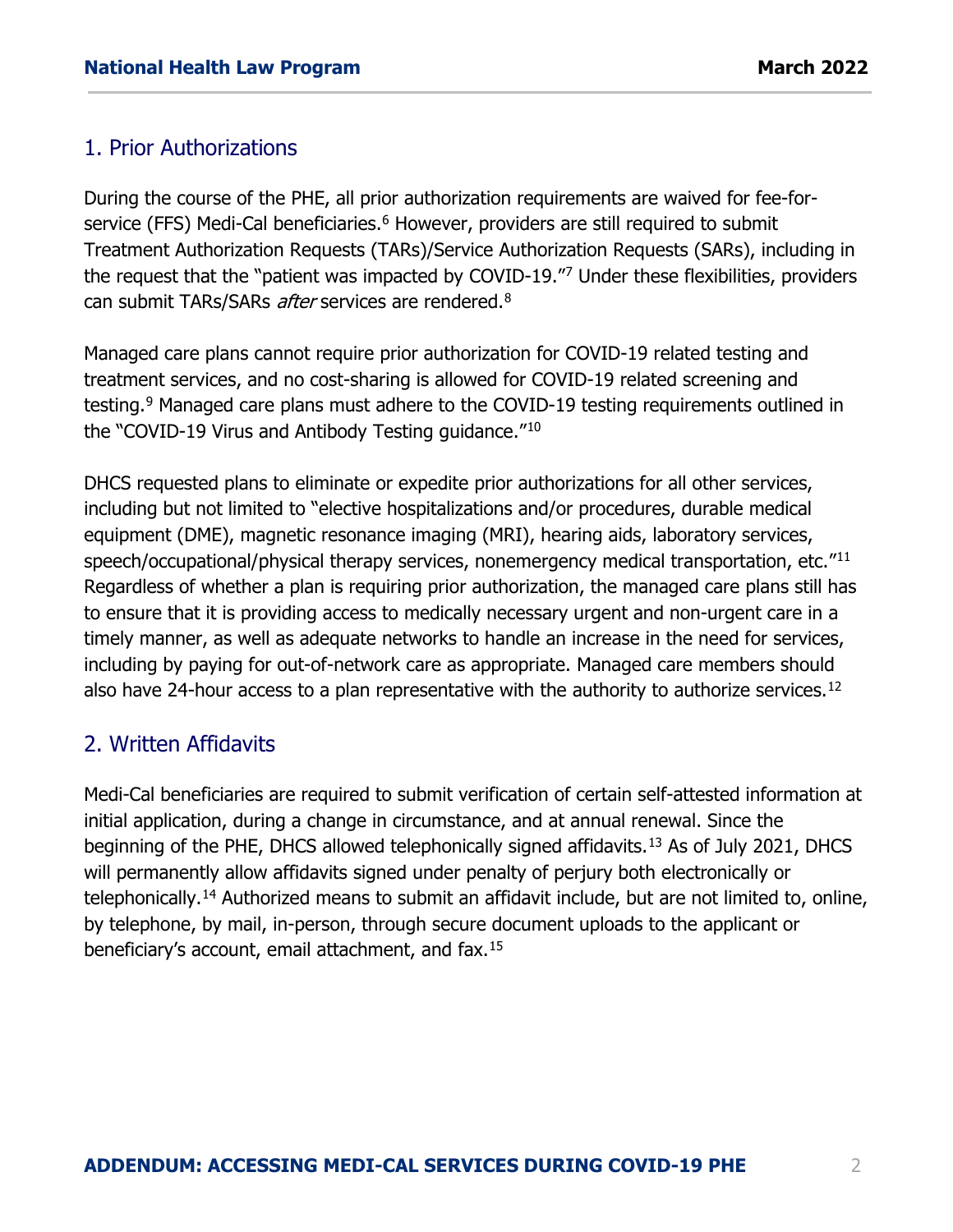# **B. TELEHEALTH**

## 1. Telehealth under California Law

Since 2011, California law has defined telehealth as "the mode of delivering health care services and public health via information and communication technologies to facilitate the diagnosis, consultation, treatment, education, care management, and self-management of a patient's health care while the patient is at the originating site (e.g. home) and the health care provider is at a distant site."[16](#page-3-9)

State law and policy require: 1) documentation of either verbal or written consent for the use of telehealth from the patient; 2) compliance with all state and federal laws regarding the confidentiality of healthcare information; 3) patient's rights to the patient's own medical information apply to telehealth interactions; and 4) that the patient not be precluded from receiving in-person health care services after agreeing to receive telehealth services.<sup>[17](#page-3-10)</sup> There is no limitation on the type of setting between a health care provider and a patient when providing covered services appropriately through a telehealth modality.<sup>[18](#page-3-11)</sup> Services provided via telehealth do not require prior in-person contact between a health care provider and a patient.<sup>[19](#page-3-12)</sup> Further, a health care provider is not required to be present with the patient at the originating site unless determined medically necessary by the provider at the distant site.<sup>[20](#page-3-13)</sup>

# <span id="page-2-1"></span><span id="page-2-0"></span>2. Medi-Cal Telehealth Provider Manual

<span id="page-2-2"></span>Medi-Cal offers providers flexibility to determine if a particular service or benefit is clinically appropriate based on evidence-based medicine. The DHCS Medi-Cal Telehealth Provider Manual ("Telehealth Manual") currently allows for increased flexibility in providers' use of telehealth as a modality for delivering medically necessary services to their patients.<sup>[21](#page-3-14)</sup> Patients can provide consent either orally or in writing and the health care provider at the originating site must inform the patient, where appropriate, of the option to utilize a telehealth modality.<sup>[22](#page-3-15)</sup> Only the provider can assess the appropriateness of the telehealth modality to the patient's level of acuity at the time of the service.<sup>[23](#page-3-16)</sup> Telehealth may also be used for purposes of meeting network adequacy.[24](#page-4-0)

<span id="page-2-5"></span><span id="page-2-4"></span><span id="page-2-3"></span>The Telehealth Manual also includes a special chapter on California's family planning Medicaid program, Family Planning, Access, Care and Treatment (Family PACT). Family PACT services are designed to support the use of contraceptive methods by assisting individuals who have a medical necessity for family planning services. This program allows providers to utilize existing telehealth policies as an alternative modality for delivering Family PACT-covered services when medically appropriate.<sup>[25](#page-4-1)</sup>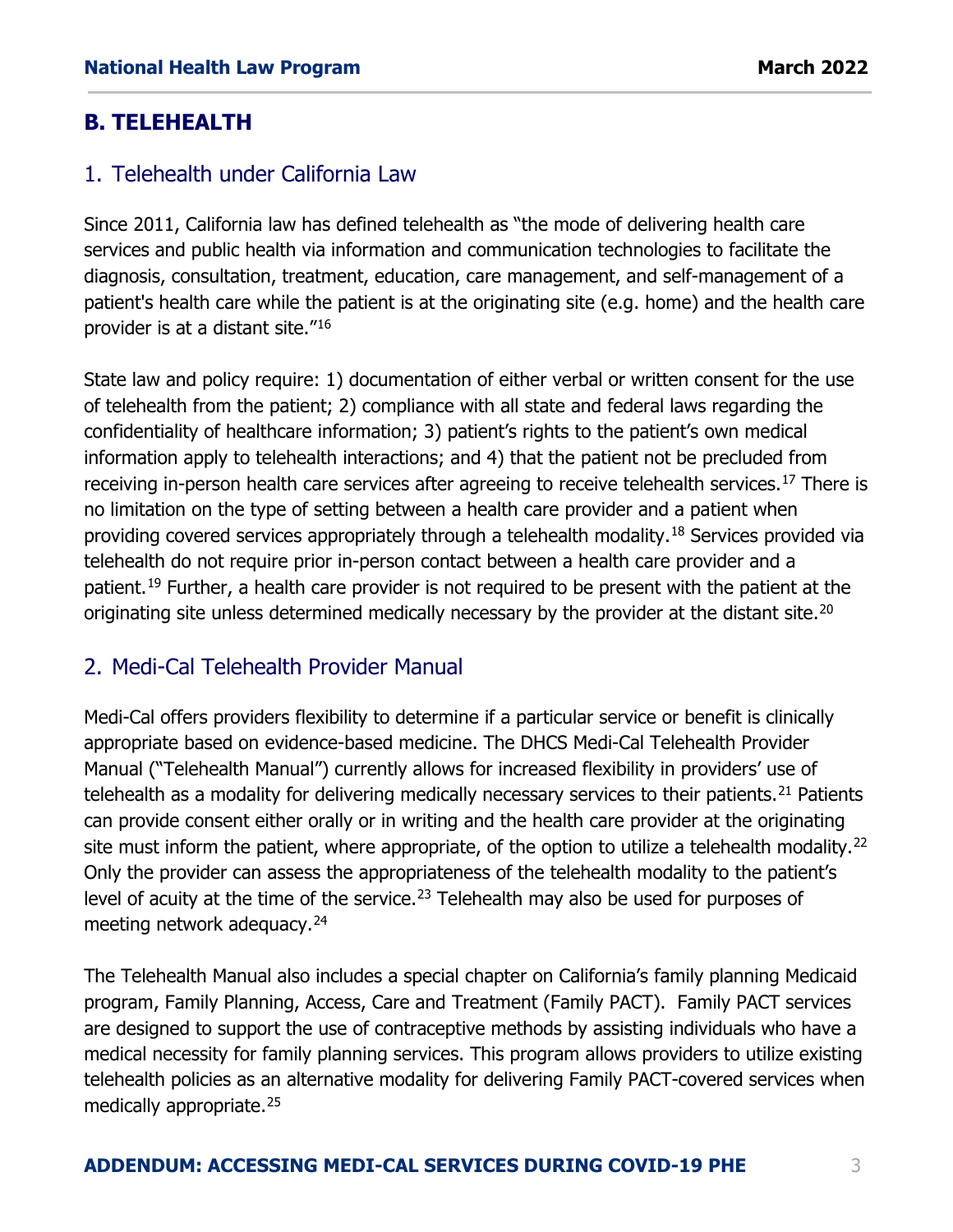## 3. Updates on Medi-Cal Telehealth Policy as a Result of the COVID-19 Public Health Emergency

<span id="page-3-2"></span><span id="page-3-1"></span><span id="page-3-0"></span>Prior to the PHE, Medi-Cal only reimbursed providers who were licensed in California and enrolled as Medi-Cal providers.<sup>[26](#page-4-2)</sup> In order to fill the needs for additional providers during the COVID-19 PHE, these licensure requirements were relaxed.<sup>[27](#page-4-3)</sup> Since March 23, 2020 (and effective retroactively to March 1, 2020), out-of-state providers may apply for enrollment in the Medi-Cal Fee-for-Service (FFS) program.<sup>[28](#page-4-4)</sup> Among other flexibilities, these providers can be licensed to practice in another state.<sup>[29](#page-4-5)</sup> These out-of-state providers, however, can only provide services to a Medi-Cal beneficiary who has been affected by COVID-19.<sup>[30](#page-4-6)</sup> Medi-Cal FFS and Medi-Cal MCPs must reimburse providers at the same rate –whether a service is provided inperson or through telehealth—if the service is the same regardless of the modality of delivery, as determined by the provider's description of the service on the claim.<sup>[31](#page-4-7)</sup>

<span id="page-3-6"></span><span id="page-3-5"></span><span id="page-3-4"></span><span id="page-3-3"></span>As a result of the PHE, Medi-Cal and Medi-Cal Managed Care Plans also began reimbursing providers for services rendered over the phone and at the same rate as services rendered via video, as long as those services are medically appropriate for the beneficiary.<sup>[32](#page-4-8)</sup> Virtual or telephonic communication may include a brief communication with another practitioner or with the patient cannot or should not be physically present.<sup>[33](#page-4-9)</sup> Providers are allowed to render all applicable Medi-Cal services that can be appropriately provided via telehealth modalities – including those historically not identified or regularly provided via telehealth and to new patients.[34](#page-4-10)

<span id="page-3-13"></span><span id="page-3-12"></span><span id="page-3-11"></span><span id="page-3-10"></span><span id="page-3-9"></span><span id="page-3-8"></span><span id="page-3-7"></span>On July 27, 2021, following some compromises with the state legislature, AB 133 was signed into law. Under this bill, coverage of remote patient monitoring became permanent and many Medi-Cal telehealth flexibilities available during the PHE (including payment parity for audio-only modalities) remain available until December 31, 2022.<sup>[35](#page-4-11)</sup> The bill also mandated the creation of a stakeholder advisory group to provide recommendations to DHCS to increase access and equity and reduce disparities in the Medi-Cal program.<sup>[36](#page-5-0)</sup> The recommendations of the stakeholder group will be finalized during the Fall of 2022.[37](#page-5-1)

## <span id="page-3-16"></span><span id="page-3-15"></span><span id="page-3-14"></span>4. Specific Medi-Cal Services

## **1) Prescription Drugs**

Medi-Cal relaxed the rules for accessing prescription drugs in an effort to minimize in-person contact during the PHE. Currently, beneficiaries can get up to a 100-day supply of most prescriptions, including early refills and Medication Assisted Treatment (MAT) for substance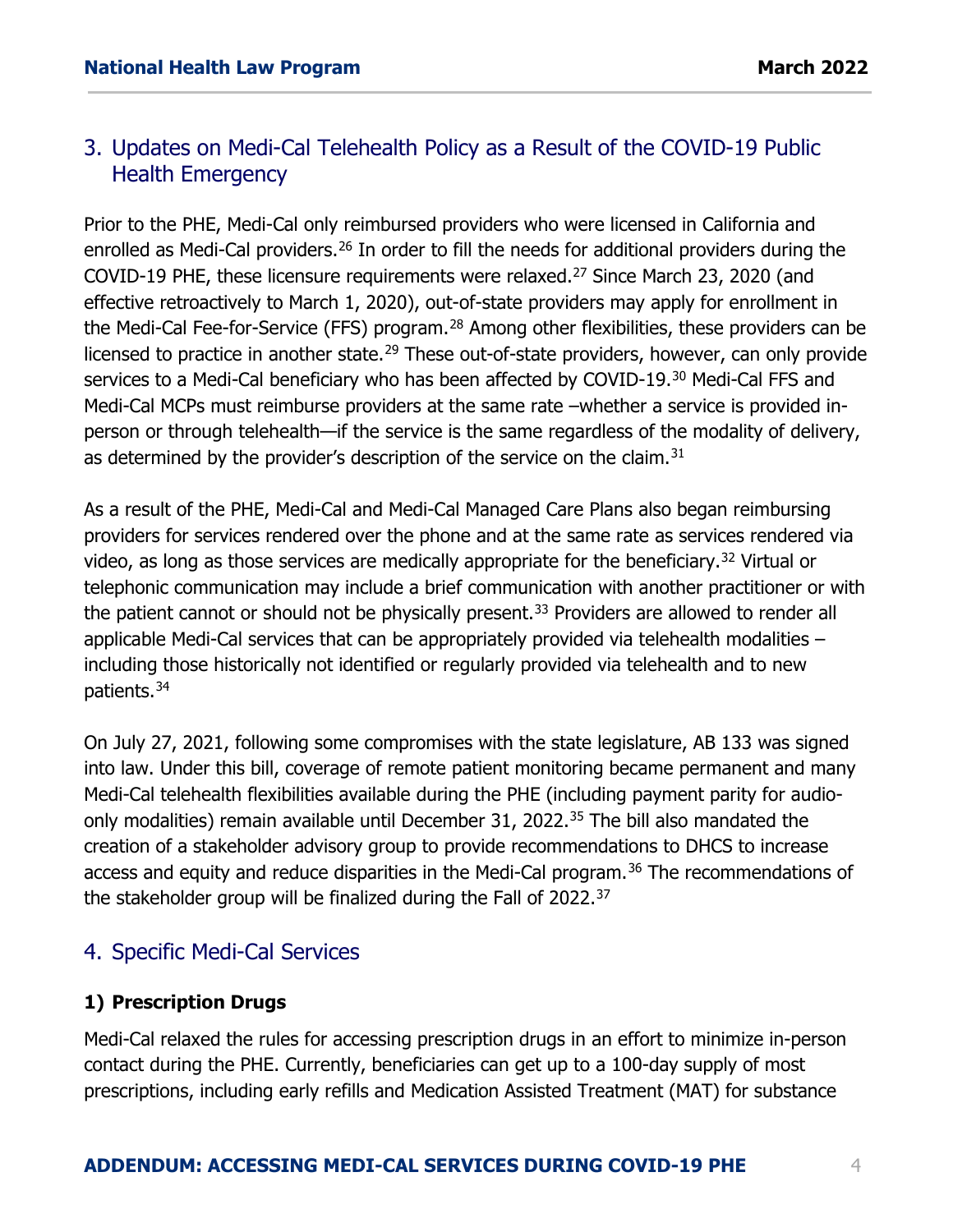<span id="page-4-0"></span>use disorders (SUD), and a 365-day supply of self-administered contraceptives.<sup>[38](#page-5-2)</sup> Medi-Cal also covers over-the-counter acetaminophen (Tylenol) and cough medications, which are available without prior authorization.<sup>[39](#page-5-3)</sup> Medi-Cal plans can also cover the cost of certain disinfectant solutions and wipes to help prevent the spread of COVID-19.<sup>[40](#page-5-4)</sup>

<span id="page-4-1"></span>From April 24, 2020 to June 30, 2021, Medi-Cal temporarily allowed for mailed and home delivery of prescription drugs, supplies, and equipment without the signature of the beneficiary.<sup>[41](#page-5-5)</sup> Currently, beneficiaries and clients, or their representatives must sign for certain medications in person from their home or sign onsite at their provider location as required before the PHE.<sup>42</sup>

#### <span id="page-4-2"></span>**2) Behavioral Health Services**

<span id="page-4-4"></span><span id="page-4-3"></span>Medi-Cal covers behavioral and mental health care services, including specialty mental health and substance use disorders programs.<sup>[43](#page-5-7)</sup>

<span id="page-4-8"></span><span id="page-4-7"></span><span id="page-4-6"></span><span id="page-4-5"></span>During the PHE, Medi-Cal County Mental Health Plans and Drug-Medi-Cal (DMC) programs must continue to assist individuals with finding a provider and most behavioral health services are available at least through telehealth to facilitate sheltering in place, whether it is fee-for-service or managed care.<sup>[44](#page-5-8)</sup> At a time when beneficiaries may be facing heightened conditions such as depression, anxiety, trauma, or other stressful or obsessive thoughts by the PHE, Medi-Cal beneficiaries can get specialty mental health services (SMHS) and services with an inperson component (i.e. residential treatment) via telehealth or telephone as determined clinically appropriate.[45](#page-5-9)

<span id="page-4-11"></span><span id="page-4-10"></span><span id="page-4-9"></span>Beneficiaries in need of SUD services can also access most services via telehealth. In the DMC-Organized Delivery System (ODS) program, DHCS clarified that most SUD services may be provided via telehealth, including initial evaluations and follow-up interventions.<sup>[46](#page-5-10)</sup> However, while DHCS has not included similar guidance for non-DMC-ODS counties, CMS issued guidance explaining that states may expand telehealth services as long as there are no distinctions between reimbursement for services provided through telehealth and services provided through other ways.[47](#page-5-11)

While the federal government waived some of the strict requirements for delivery of opioid medication, DHCS also released guidance encouraging Narcotic Treatment Programs (NTP) to submit blanket exception requests for patients to receive their medications.<sup>[48](#page-5-12)</sup> Stable patients can receive 28 days of take-home doses and less stable patients can receive 14 days of take-home doses.<sup>[49](#page-6-0)</sup> Flexibilities also allow for NTPs to provide medication delivery to patients at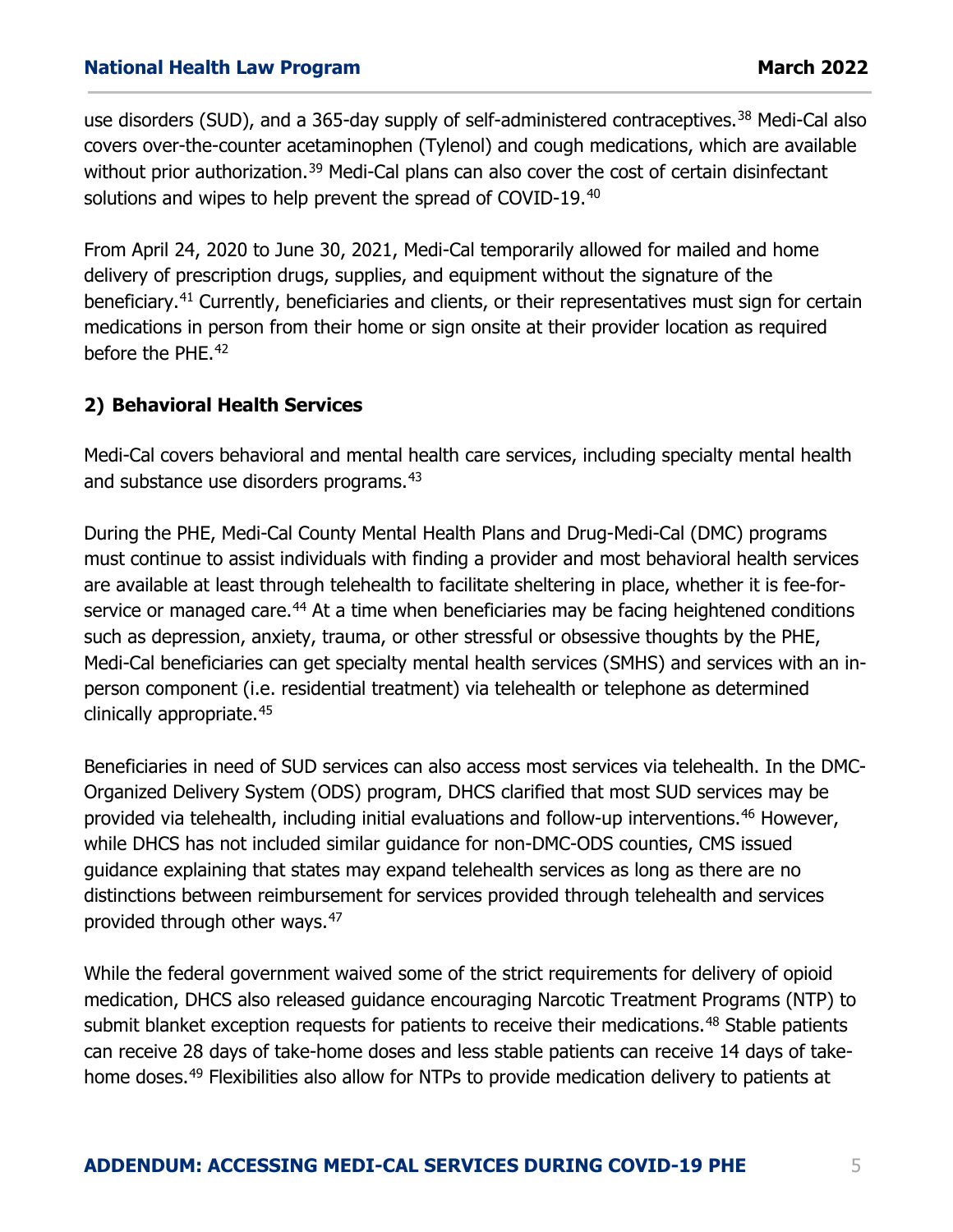home or in a controlled treatment environment as long as it is done by an authorized NTP staff member, law enforcement officer, or National Guard personnel.<sup>[50](#page-6-1)</sup>

### <span id="page-5-0"></span>**3) Reproductive and Sexual Health Services**

<span id="page-5-2"></span><span id="page-5-1"></span>DHCS instituted various changes to facilitate the availability of comprehensive reproductive and sexual health services during the PHE.

<span id="page-5-3"></span>**Family PACT** providers are permitted to utilize telehealth modalities to deliver family planning services, a policy that was already in place before the COVID-19 PHE. As a result of the PHE, DHCS broadened the use of telehealth to allow eligible individuals to virtually/telephonically enroll and be recertified for Family PACT for the duration of the PHE; DHCS recently released a proposed policy to make this flexibility permanent.<sup>51</sup> Virtual or telephonic modalities may include client giving verbal consent over the telephone and providing an e-signature through secure signature services, such as DocuSign.<sup>[52](#page-6-3)</sup> DHCS also temporarily allowed Medi-Cal beneficiaries to access subcutaneous Depo-Provera directly from their pharmacy for self-administration.<sup>[53](#page-6-4)</sup> DHCS later adopted the flexibility as a permanent pharmacy benefit.<sup>[54](#page-6-5)</sup>

<span id="page-5-6"></span><span id="page-5-5"></span><span id="page-5-4"></span>**Every Woman Counts (EWC).** is also requiring that providers accept applications and recertifications by telephone, including with telephonic signatures.

<span id="page-5-7"></span>**Breast and Cervical Cancer Treatment Program (BCCTP)**. BCCTP provides cancer treatment to eligible individuals diagnosed with breast and/or cervical cancer and who are in need of treatment. EWC and Family PACT providers who enroll individuals in BCCTP may accept telephonic signatures for BCCTP applications for immediate enrollment.<sup>[55](#page-6-6)</sup>

<span id="page-5-9"></span><span id="page-5-8"></span>**Doulas.** In November 2020, CDPH updated their COVID-19 visitor guidance to allow a doula to accompany a labor and delivery patient, in addition to a support person.<sup>[56](#page-6-7)</sup> In June 2021, CDPH further updated their guidance to allow a doula and up to two support persons to accompany a labor and delivery patient.<sup>[57](#page-6-8)</sup>

<span id="page-5-12"></span><span id="page-5-11"></span><span id="page-5-10"></span>**Minor Conselt Program.** Prior to the PHE, a person under the age of 21 could only submit an in-person application or renewal for Medi-Cal Minor Consent coverage of certain services like family planning, pregnancy services, STI testing and treatment, substance use, and outpatient mental health. <sup>[58](#page-6-9)</sup> To mitigate the effects of the COVID-19 pandemic, counties were permitted to accept applications and signatures telephonically.[59](#page-6-10) In June 2021, DHCS adopted this policy permanently to allow minors to apply or renew eligibility for the Minor Consent program either in-person or by telephone.<sup>[60](#page-6-11)</sup>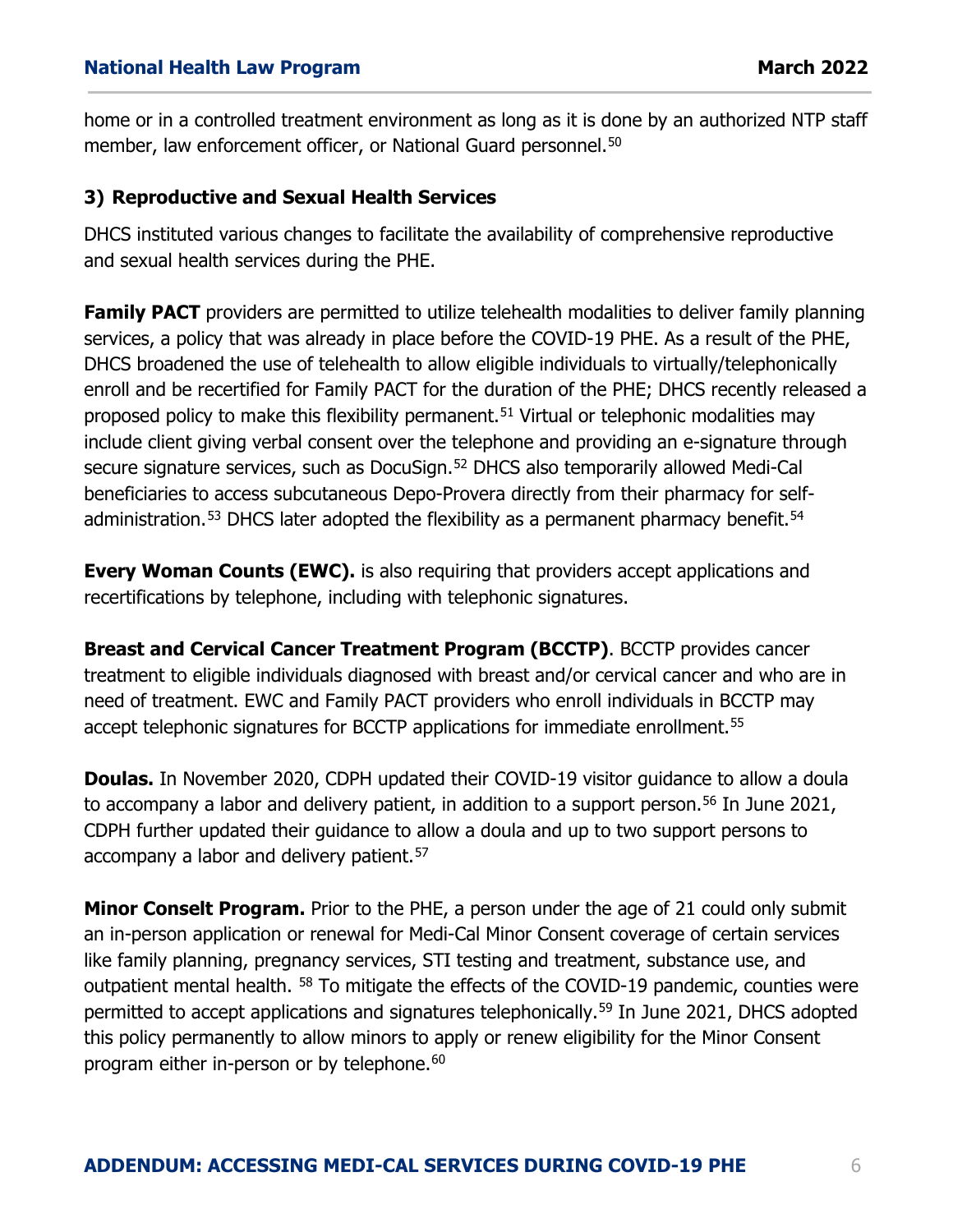<span id="page-6-0"></span>**Medi-Cal Access Program.** Monthly premiums for the Medi-Cal Access Program (MCAP) have been waived for pregnant individuals who have been impacted by the PHE.<sup>[61](#page-6-12)</sup> However, the waiver is not automatic so MCAP enrollees must call 1-800-433-2611 to request a premium waiver and may also request credit for past payments made during the PHE.<sup>62</sup>

<span id="page-6-4"></span><span id="page-6-3"></span><span id="page-6-2"></span><span id="page-6-1"></span>**Postpartum Care Extension.** Under the American Rescue Plan Act, the Medi-Cal postpartum coverage period was extended from 60 days to 12 months, and the current state-only Provisional Postpartum Care Extension program will sunset effective March 31, 2022.<sup>[63](#page-6-14)</sup> The 12month postpartum period for eligible pregnant individuals begins on the last day of the pregnancy and ends on the last day of the month in which the 365<sup>th</sup> day occurs.<sup>64</sup>

## **4) Dental Services**

<span id="page-6-7"></span><span id="page-6-6"></span><span id="page-6-5"></span>At the start of the PHE, dental providers were allowed to cancel or postpone appointments. DHCS also encouraged dental providers to utilize tele-dentistry whenever possible.<sup>[65](#page-6-16)</sup> Beneficiaries may access IV sedation or general anesthesia to treat emergency dental services.<sup>[66](#page-7-0)</sup> The Department also reminded providers and beneficiaries that Medi-Cal dentists should still accept treatment authorization requests that expired due to COVID-related limitations and that beneficiaries are still entitled to an additional 90 days (210 days total) to request an appeal during the PHE.<sup>67</sup>

<span id="page-6-9"></span><span id="page-6-8"></span>Since April 2020, dentists may schedule patients again for preventive and routine services, including if the appointment was cancelled before. $68$  The Department also reminded providers and beneficiaries that dental providers cannot charge Medi-Cal beneficiaries for PPE costs or any other COVID-19 administrative fees.<sup>69</sup>

## <span id="page-6-12"></span><span id="page-6-11"></span><span id="page-6-10"></span>**5) Children's Health Services**

<span id="page-6-13"></span>Children should continue to access the Medi-Cal benefits they need during the COVID-19 PHE, either in person or through telehealth.

<span id="page-6-16"></span><span id="page-6-15"></span><span id="page-6-14"></span>**Well Child Visits.** The American Academy of Pediatrics (AAP), in light of their Periodicity Schedule and care recommendations for the Early and Periodic Screening, Diagnostic and Treatment (EPSDT) benefit, developed guidance for providing pediatric well-child visits via telehealth during the PHE. AAP guidance states that well-child visits may happen via telehealth, but some elements should be completed in person. These elements include: the comprehensive physical exam, office and laboratory testing, hearing, vision, and oral health screening, fluoride varnish, and immunizations.<sup>[70](#page-7-4)</sup>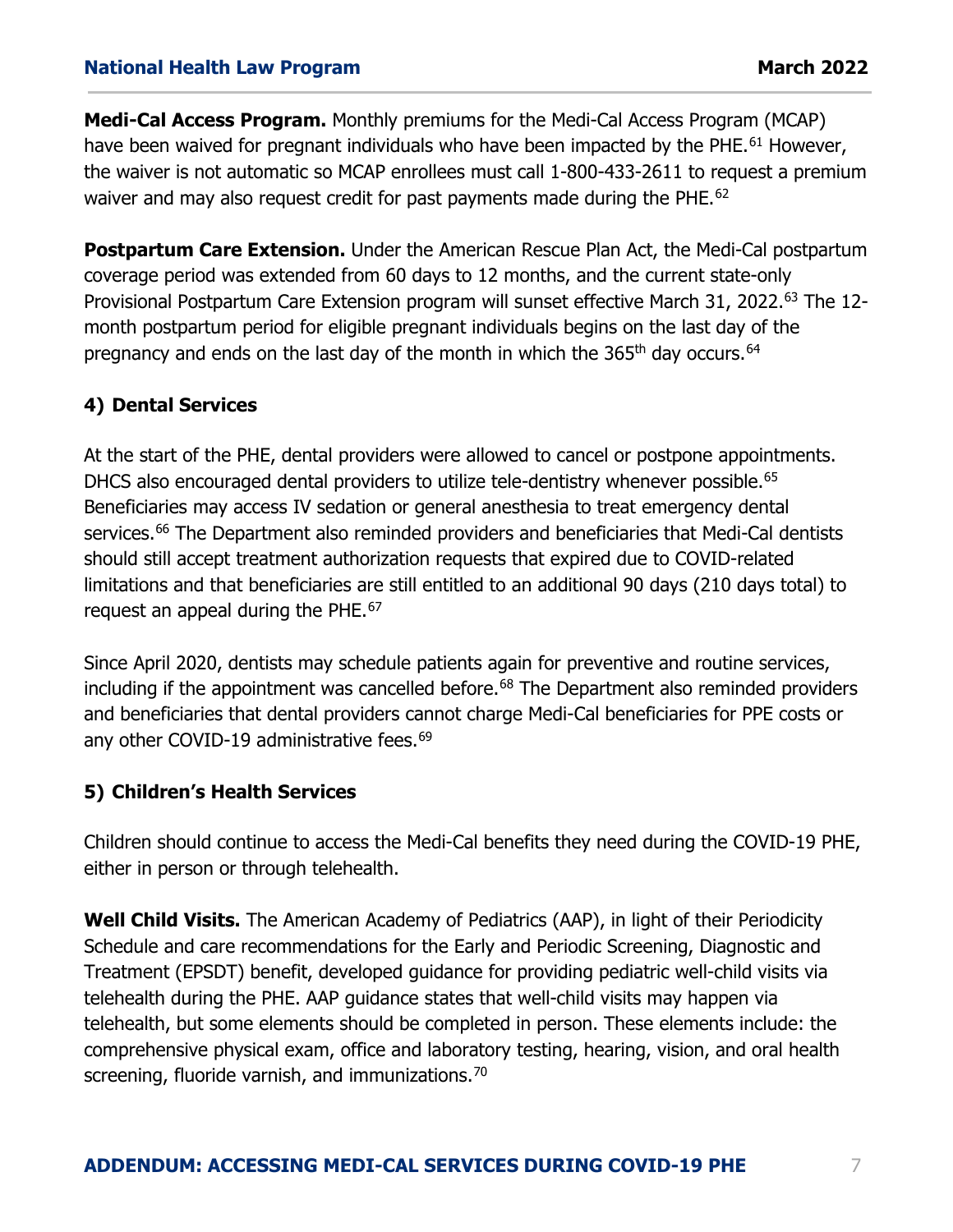<span id="page-7-0"></span>**California Children's Services.** In April 2020, DHCS issued relevant guidance specifically expanding telehealth and relaxing prior authorization requirements for enrollees of the California Children's Services (CCS) program.<sup>[71](#page-7-5)</sup> In June 2021, as California schools reopened and county Medical Therapy Programs (MTPs) returned to providing in-person services, MTP staff resumed in-person services and continued utilizing telehealth as an option as appropriate and in accordance with federal, state, and county guidance.  $72$  All other guidelines described in the April 2020 guidance apply to children who need services during the COVID-19 PHE and the EPSDT criteria still stand.[73](#page-7-7)

<span id="page-7-1"></span>**Hearing Aid Coverage.** Effective July 1, 2021, children under the age of 18, who have a household income of up to 600 percent of the Federal poverty level (FPL) and who are otherwise not eligible for Medi-Cal or CCS may get hearing aid coverage.<sup>[74](#page-7-8)</sup> This benefit extends to those whose health insurance does not cover hearing aids and services.<sup>[75](#page-7-9)</sup>

#### <span id="page-7-2"></span>**6) Access to Durable Medical Equipment**

<span id="page-7-3"></span>Medi-Cal still must ensure access to durable medical equipment (DME) during the PHE. The state of California directed that "rationing care based on a person's disability status is impermissible and unlawful under both federal and state law." This means that Medi-Cal providers, and providers at large, cannot ration care for persons with disabilities.<sup>[76](#page-8-0)</sup>

#### <span id="page-7-4"></span>**7) Transportation**

<span id="page-7-5"></span>During the PHE, beneficiaries in need of non-emergency medical transportation (NEMT) and non-medical transportation (NMT) are not required to obtain a prescription from a provider.<sup>[77](#page-8-1)</sup> However, a TAR is still required to access NEMT and beneficiaries should be able to utilize the "safest available" transportation service between NMT and NEMT, but under the prior authorization flexibilities, may be submitted after services are rendered.<sup>[78](#page-8-2)</sup>

<span id="page-7-8"></span><span id="page-7-7"></span><span id="page-7-6"></span>CMS also expanded the list of allowable destinations for ambulance transports, which may include "any destination that is able to provide treatment to the patient in a manner consistent with state and local Emergency Medical Services (EMS) protocols in use where the services are being furnished."[79](#page-8-3) Such destinations include, but are not limited to: locations determined to be an alternative site as part of a hospital, critical access hospitals (CAH) or skilled nursing facilities (SNF), community mental health centers, FQHCs, physician offices, urgent care facilities, ambulatory surgery centers, any other location furnishing dialysis services outside of the End Stage Renal Disease (ESRD) facilities, and the beneficiary's home.<sup>[80](#page-8-4)</sup>

<span id="page-7-9"></span>Managed care plans must approve transportation requests in a timely manner, when a beneficiary needs to see a provider in person, even if the beneficiary may be infected with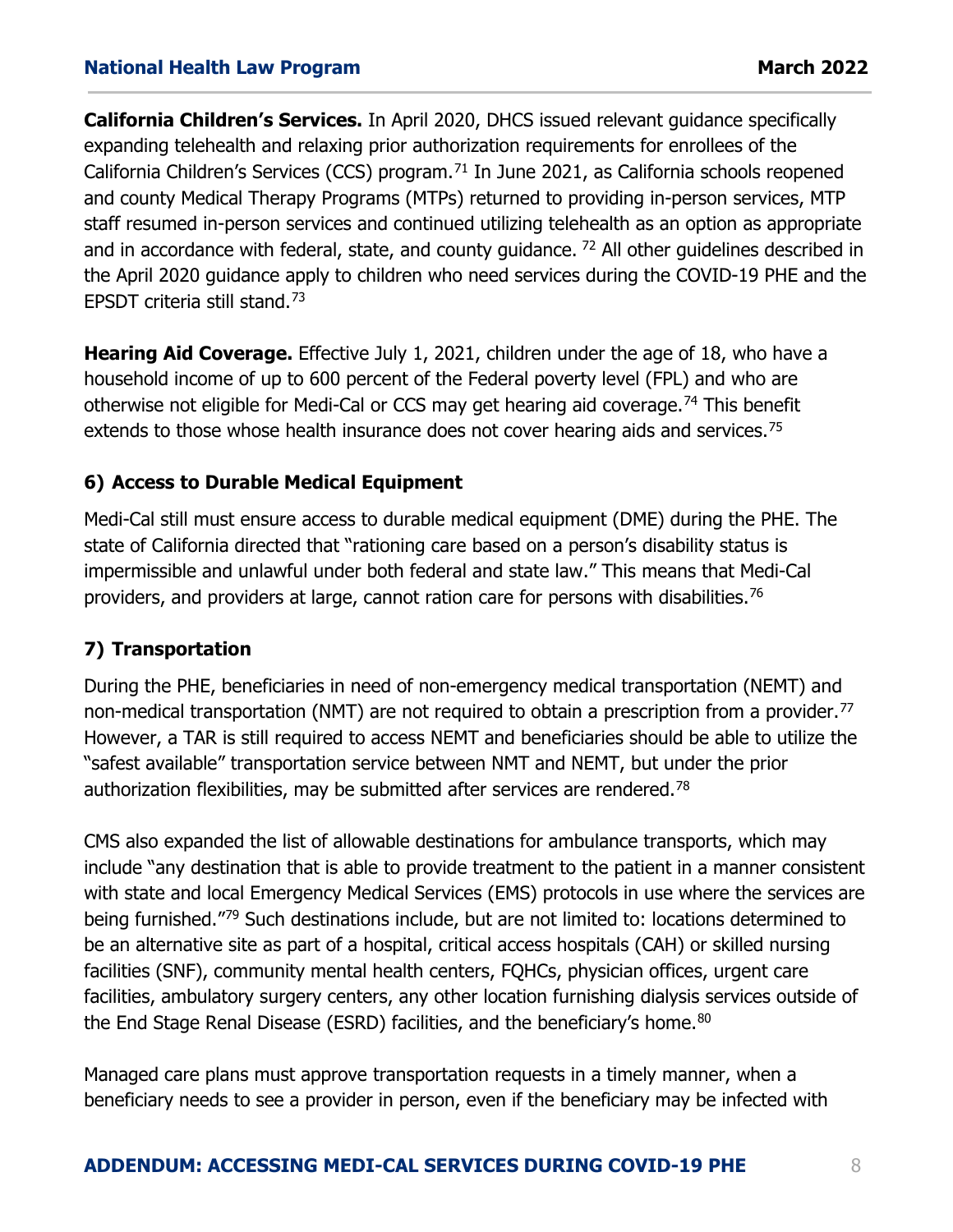<span id="page-8-0"></span>COVID-19.[81](#page-8-5) Plans must determine the appropriate mode of transportation to meet the needs of the beneficiary, especially those with urgent conditions such as dialysis or chemotherapy treatments.[82](#page-8-6) DHCS also issued PHE specific recommendations and safety procedures for transportation providers. [83](#page-8-7)

# <span id="page-8-1"></span>**C. COVID-19 TESTING & TREATMENT**

## 1. COVID-19 Testing

<span id="page-8-4"></span><span id="page-8-3"></span><span id="page-8-2"></span>COVID-19 related testing is available and must continue to be covered by all California health insurance plans, including Medi-Cal managed care plans.<sup>[84](#page-8-8)</sup> Specifically, FDA-approved COVID-19 testing and treatment is covered for all Medi-Cal beneficiaries regardless of their scope of coverage or their immigration status, including for beneficiaries in FFS Medi-Cal or a Medi-Cal plan.[85](#page-8-9) All COVID-19 diagnostic testing for the purpose of "individualized diagnosis or treatment of COVID-19" are covered, even if the beneficiary is asymptomatic and does not have recent known or suspected exposure to COVID-19.[86](#page-8-10)

<span id="page-8-8"></span><span id="page-8-7"></span><span id="page-8-6"></span><span id="page-8-5"></span>COVID-19 testing includes viral and serologic (antibody) testing, testing-related services, as well as medically necessary treatment services, even if rendered outside of a hospital (such as a pharmacy), are deemed emergency services.<sup>[87](#page-8-11)</sup> Medi-Cal beneficiaries with a share of cost are entitled to no cost testing and treatment. Also, billing for a COVID-19 test is not dependent on the result of the laboratory test.<sup>[88](#page-8-12)</sup> The frequency limit for most COVID-19 related tests is up to two per day, per patient, per CPT (Current Procedural Terminology) code. However, antibody tests are limited to one per day, per patient, per CPT code.<sup>[89](#page-8-13)</sup>

<span id="page-8-10"></span><span id="page-8-9"></span>Starting February 1, 2022, Medi-Cal beneficiaries can access up to eight over-the-counter COVID tests per 30 days, or more when medically necessary upon prior authorization.<sup>[90](#page-8-14)</sup> DHCS will also reimburse beneficiaries for the retail cost with a receipt for testing purchases between March 11, 2021 and January 31, 2022.<sup>[91](#page-8-15)</sup>

# <span id="page-8-14"></span><span id="page-8-13"></span><span id="page-8-12"></span><span id="page-8-11"></span>2. COVID-19 Vaccine

<span id="page-8-15"></span>Currently, vaccines may be given to every Californian aged 5 years and older.<sup>[92](#page-9-0)</sup> Vaccines can be administered at pharmacies, retail clinics, providers (including those enrolled in managed care plans), and any other sites of care receiving and administering COVID-19 vaccinations.  $93$ All vaccine providers must provide the vaccine regardless of coverage and at no cost to the person.[94](#page-9-2) This includes, full-scope Medi-Cal beneficiaries, restricted-scope Medi-Cal beneficiaries, beneficiaries with a Share of Cost, COVID-19 Uninsured Group Program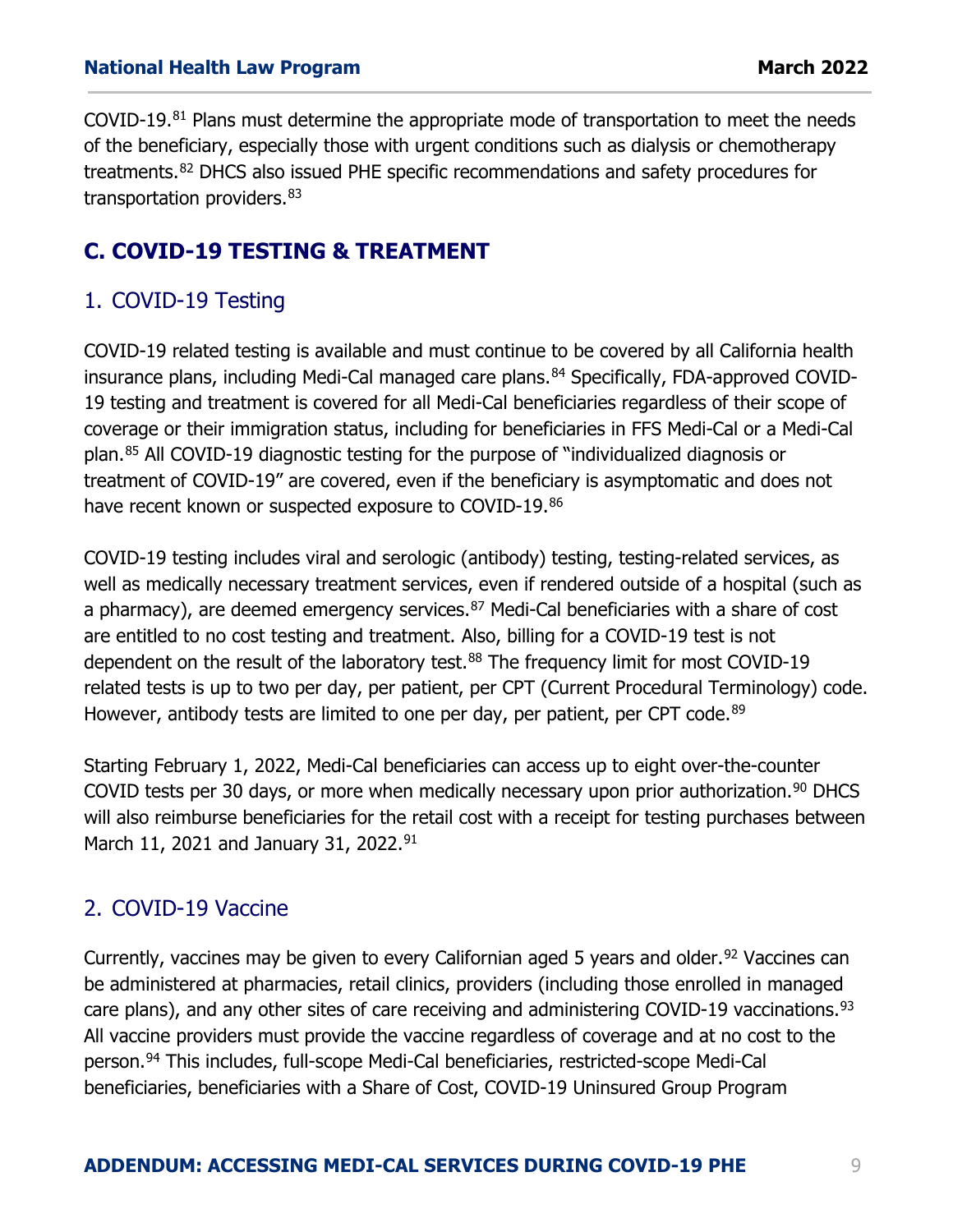<span id="page-9-0"></span>enrollees, and the Family PACT program enrollees, among others.<sup>[95](#page-9-3)</sup> From "November 2, 2020 through a date that is 60 days after the end of the PHE (including any renewal of the PHE)", vaccine administration for all covered Medi-Cal populations are reimbursed exclusively through the FFS system.<sup>[96](#page-9-4)</sup>

<span id="page-9-2"></span><span id="page-9-1"></span>Previously, CDPH prioritized rollout of the vaccine for individuals with significant physical or behavioral health conditions or disabilities, as well as individuals working in certain industries. In June 2021, CDPH updated its guidance to focus on diagnostic, diagnostic screening, and post-exposure testing.<sup>97</sup> On July 26, 2021, CDPH issued vaccine and COVID-19 diagnostic testing requirements for employees in health care, long-term care, congregate living, and similar types of facilities who are not fully vaccinated against COVID-19.[98](#page-9-6)

<span id="page-9-4"></span><span id="page-9-3"></span>In July 2021, DHCS started publishing Medi-Cal COVID-19 vaccination data.<sup>[99](#page-9-7)</sup> The data showed significant disparities across geographical areas of California, age groups, and different race and ethnic groups.<sup>[100](#page-9-8)</sup>

<span id="page-9-5"></span>CMS now considers COVID-19 vaccine counseling visits for children and youth under age 21 as part of the Medicaid Early and Periodic Screening, Diagnostic and Treatment (EPSDT) benefit to be COVID-19 vaccine administration.<sup>[101](#page-9-9)</sup>

## <span id="page-9-6"></span>3. Access to COVID-19 Testing & Testing Coverage for The Uninsured and Underinsured

## <span id="page-9-7"></span>**1) COVID-19 Uninsured Group Program**

<span id="page-9-10"></span><span id="page-9-9"></span><span id="page-9-8"></span>Effective August 28, 2020, DHCS implemented the COVID-19 Uninsured Group Program.<sup>[102](#page-9-10)</sup> This program covers COVID-19 diagnostic testing, testing-related services, and treatment services, "including medically necessary care such as the associated office, clinic, or emergency room visits related to COVID-19 at no cost to the individual."<sup>[103](#page-9-11)</sup> This program covers *both* uninsured and underinsured individuals and individuals with Medi-Cal.<sup>[104](#page-10-0)</sup> This means that those with private insurance who do not *fully* cover COVID-19 screening, testing, and treatment services can apply for this program.<sup>[105](#page-10-1)</sup> There are no income, resource, immigration, or other requirements to qualify, however the program only covers California Residents<sup>[106](#page-10-2)</sup> To align with CMS guidance and automate this coverage option, the COVID-19 Uninsured Group replaced the previous "Presumptive Eligibility for COVID-19" program launched on April 8, 2020.<sup>[107](#page-10-3)</sup>

<span id="page-9-11"></span>Coverage through the COVID-19 Uninsured Group begins on the date of application and ends on the last calendar day of the  $12<sup>th</sup>$  month after enrollment, or when the public health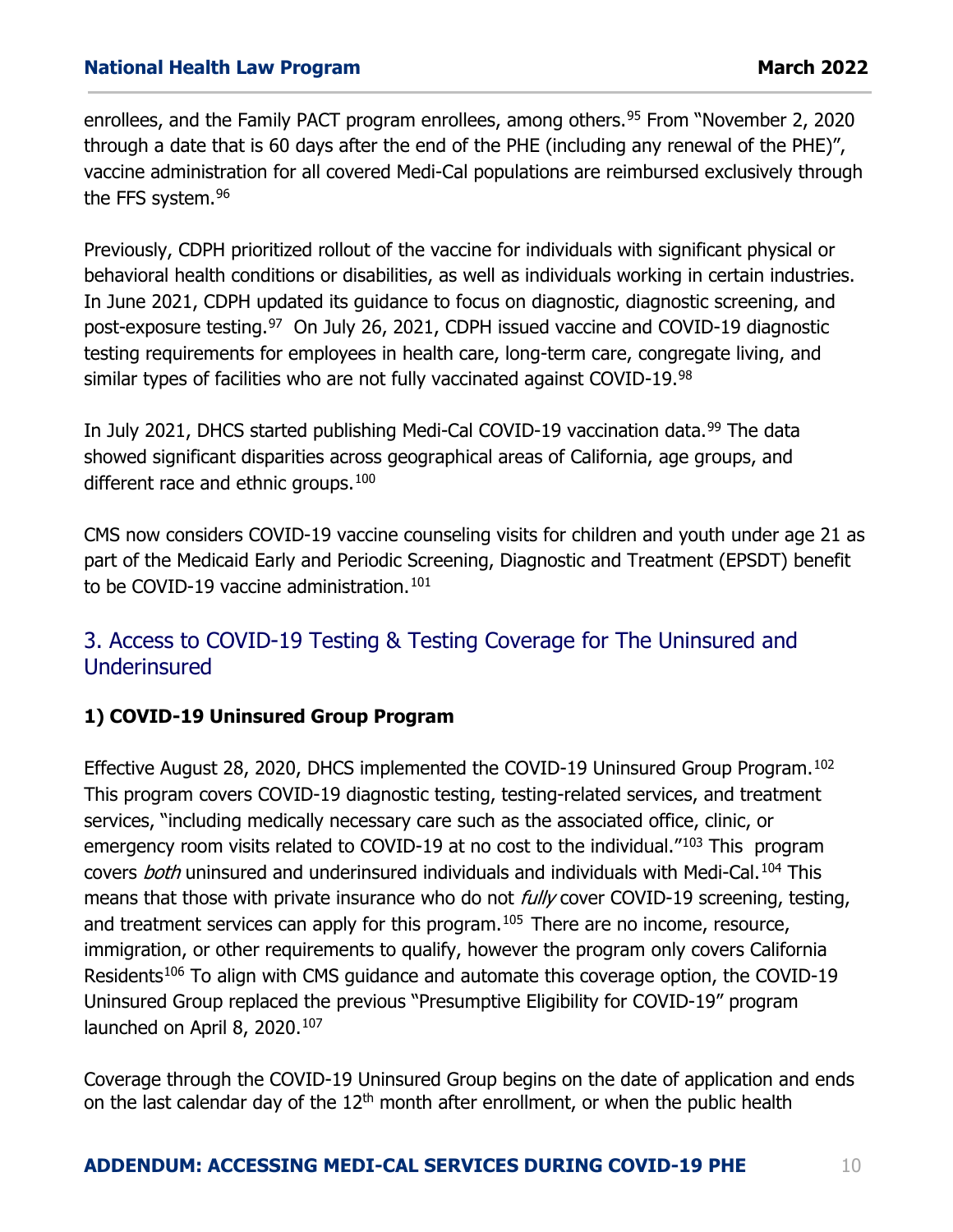emergency ends, whichever is sooner. Individuals can apply at their nearest qualified provider and they can also retroactively enroll in the program back to April 8, 2020.

#### <span id="page-10-0"></span>**2) Hospital Presumptive Eligibility Program**

<span id="page-10-5"></span><span id="page-10-4"></span><span id="page-10-3"></span><span id="page-10-2"></span><span id="page-10-1"></span>Individuals who need immediate and more extensive services outside of COVID-19 may apply for Hospital Presumptive Eligibility (HPE) at an eligible hospital (also called a "qualified provider") to receive temporary Medi-Cal coverage while applying for permanent Medi-Cal coverage or other health coverage.<sup>[108](#page-10-4)</sup> Unlike the COVID-19 Uninsured Group program, HPE provides full scope services immediately upon the HPE Medi-Cal application being submitted via the online portal.<sup>[109](#page-10-5)</sup> Medi-Cal applicants who apply for full scope coverage may also request up to three months of retroactive coverage. To obtain retroactive coverage, applicants must, "… mark the box that indicates the individual has medical expenses in the last three months and needs help to pay."[110](#page-10-6)

<span id="page-10-7"></span><span id="page-10-6"></span>During the PHE, HPE providers can also utilize telephonic signatures for HPE applications by noting in the case file "COVID-19 protocol."[111](#page-10-7)

#### **ENDNOTES**

I

<sup>1</sup> The COVID-19 PHE was last renewed on 1/14/2022. U.S. Dep't Health & Human Servs., Public Health Emergency Declarations page (March 14, 2022),

<sup>3</sup> Cal. Dep't of Managed Health Care, All Plan Letter (APL) 20-008: Provision of Health Care Services During Self Isolation Orders (Mar. 18, 2020),

[https://www.dmhc.ca.gov/Portals/0/Docs/OPL/APL%2020-008%20\(OPL\)%20-](https://www.dmhc.ca.gov/Portals/0/Docs/OPL/APL%2020-008%20(OPL)%20-%20Provision%20of%20Health%20Care%20Services%20During%20Self%20Isolation%20Orders%20(3_18_20)_1.pdf?ver=2021-05-07-102700-513)

[%20Provision%20of%20Health%20Care%20Services%20During%20Self%20Isolation%20Ord](https://www.dmhc.ca.gov/Portals/0/Docs/OPL/APL%2020-008%20(OPL)%20-%20Provision%20of%20Health%20Care%20Services%20During%20Self%20Isolation%20Orders%20(3_18_20)_1.pdf?ver=2021-05-07-102700-513) [ers%20\(3\\_18\\_20\)\\_1.pdf?ver=2021-05-07-102700-513.](https://www.dmhc.ca.gov/Portals/0/Docs/OPL/APL%2020-008%20(OPL)%20-%20Provision%20of%20Health%20Care%20Services%20During%20Self%20Isolation%20Orders%20(3_18_20)_1.pdf?ver=2021-05-07-102700-513)<br><sup>4</sup> Non-Urgent, Non-Essential or Elective Procedures, *supra* at 1-2.

<sup>5</sup> Non-Urgent, Non-Essential or Elective Procedures, *supra* at 2; See also, Cal. Dep't Health Care Servs., Medi-Cal Payment for Telehealth and Virtual/Telephonic Communications Relative to the 2019-Novel Coronavirus (COVID-19) (last updated Jan. 7, 2021) [hereinafter Medi-Cal Payment for Telehealth and Virtual/Telephonic Communications], https://files.medical.ca.gov/pubsdoco/newsroom/newsroom\_30339\_02.aspx

<sup>6</sup> Cal. Dep't Health Care Servs., Medi-Cal Fee-For-Service (FFS) Prior Authorization Section 1135 Waiver Flexibilities Relative to the 2019-Novel Coronavirus (COVID-19) (June 3, 2020)

[https://www.phe.gov/emergency/news/healthactions/phe/Pages/default.aspx.](https://www.phe.gov/emergency/news/healthactions/phe/Pages/default.aspx)<br><sup>2</sup> Cal. Dep't Health Care Servs., Medi-Cal Guidance Relating to Non-Urgent, Non-Essential or Elective Procedures Relative to the 2019-Novel Coronavirus (COVID-19) (Mar. 24, 2020) [hereinafter Non-Urgent, Non-Essential or Elective Procedures],

[https://www.dhcs.ca.gov/Documents/COVID-19/Non-Essential-Essential-Procedures-](https://www.dhcs.ca.gov/Documents/COVID-19/Non-Essential-Essential-Procedures-032420.pdf)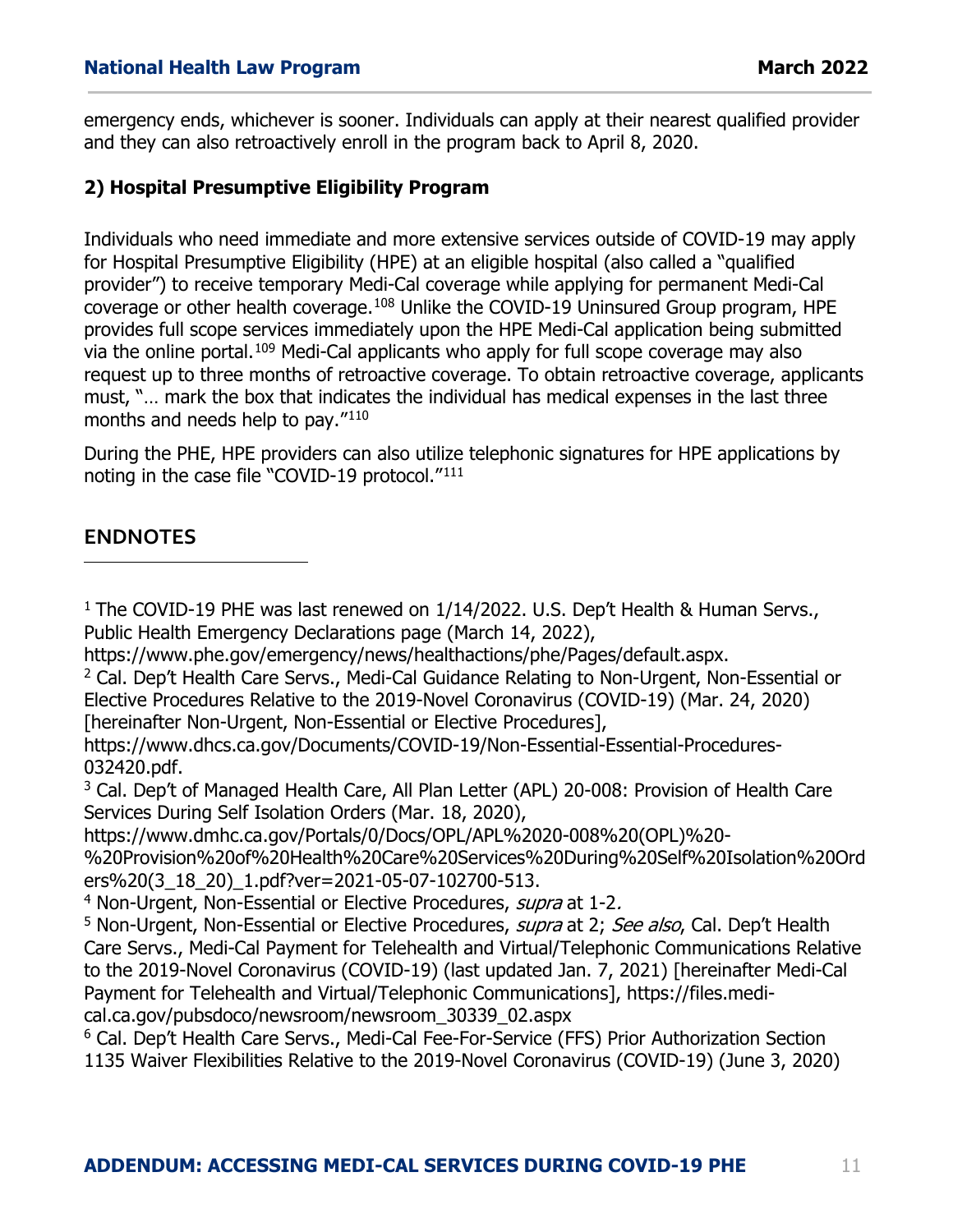[hereinafter Medi-Cal FFS Prior Authorization], [https://www.dhcs.ca.gov/Documents/COVID-](https://www.dhcs.ca.gov/Documents/COVID-19/Section-1135-Waiver-Flexibilities-PA-updated-6-3-2020-Approved.pdf)[19/Section-1135-Waiver-Flexibilities-PA-updated-6-3-2020-Approved.pdf.](https://www.dhcs.ca.gov/Documents/COVID-19/Section-1135-Waiver-Flexibilities-PA-updated-6-3-2020-Approved.pdf)

<sup>7</sup> Medi-Cal FFS Prior Authorization, supra at2.

 $8$  Id.

<sup>9</sup> Cal. Dep't Health Care Servs., Revised APL-20-004: Emergency Guidance For Medi-Cal Managed Care Health Plans In Response To COVID-19 at 4 (Mar. 9, 2021) [hereinafter DHCS Revised APL 20-004],

https://www.dhcs.ca.gov/formsandpubs/Documents/MMCDAPLsandPolicyLetters/APL2020/APL 20-004-Revised.pdf; See also, CMS, COVID-19 Frequently Asked Questions (FAQs) for State Medicaid and Children's Health Insurance Program (CHIP) Agencies (May 5, 2020, last updated Jan. 6, 2021), [https://www.medicaid.gov/state-resource-center/downloads/covid-19-faqs.pdf.](https://www.medicaid.gov/state-resource-center/downloads/covid-19-faqs.pdf) 10Cal. Dep't Health Care Servs., COVID-19 Virus and Antibody Testing (Dec. 9, 2020),

[https://www.dhcs.ca.gov/Documents/COVID-19/COVID-19-Antibody-Testing.pdf.](https://www.dhcs.ca.gov/Documents/COVID-19/COVID-19-Antibody-Testing.pdf)<br><sup>11</sup> Medi-Cal FFS Prior Authorization, *supra* at 2.

 $12$  DHCS Revised APL 20-004, *supra* part 2 at 5.

<sup>13</sup> Cal. Dep't of Health Care Servs., Letter No: I 20-25: Updated Guidance Due to the COVID-19 Public Health Emergency Superseding MEDIL 20-07 and 20-08 (Aug. 13, 2020),

[https://www.dhcs.ca.gov/services/medi-cal/eligibility/letters/Documents/I20-25.pdf;](https://www.dhcs.ca.gov/services/medi-cal/eligibility/letters/Documents/I20-25.pdf) See also, Cal. Dep't of Health Care Servs., Letter No: I 20-18: Frequently Asked Questions Due To The COVID-19 Public Health Emergency (June 2, 2020), [https://www.dhcs.ca.gov/services/medi-](https://www.dhcs.ca.gov/services/medi-cal/eligibility/letters/Documents/I20-18.pdf)

<sup>14</sup> Cal. Dep't Health Care Servs., Letter No: 21-12: Telephonic Signatures For Affidavits Signed Under Penalty of Perjury (July 2, 2021), [https://www.dhcs.ca.gov/services/medi](https://www.dhcs.ca.gov/services/medi-cal/eligibility/letters/Documents/21-12.pdf)[cal/eligibility/letters/Documents/21-12.pdf.](https://www.dhcs.ca.gov/services/medi-cal/eligibility/letters/Documents/21-12.pdf)<br><sup>15</sup> 42 C.F.R. §434.907.

<sup>16</sup> The Telehealth Advancement Act, AB 415 (2011), [http://www.leginfo.ca.gov/pub/11-](http://www.leginfo.ca.gov/pub/11-12/bill/asm/ab_0401-0450/ab_415_bill_20111007_chaptered.html) [12/bill/asm/ab\\_0401-0450/ab\\_415\\_bill\\_20111007\\_chaptered.html.](http://www.leginfo.ca.gov/pub/11-12/bill/asm/ab_0401-0450/ab_415_bill_20111007_chaptered.html)

<sup>17</sup> Cal. Bus. & Prof. Code §2290.5.

<sup>18</sup> Cal. Health & Safety Code §1374.13.

<sup>19</sup> Cal. Welf. & Inst. Code §14132.72(c).

<sup>20</sup> Cal. Dep't Health Care Servs., Revised Medi-Cal Telehealth Provider Manual (last updated Aug. 2020) [hereinafter Telehealth Manual], https://files.medi-

cal.ca.gov/pubsdoco/Publications/masters-MTP/Part2/mednetele.pdf]; 42 C.F.R. §410.78.  $21$  *Id.* 

 $22$  *Id.* 

<sup>23</sup> Cal. Dep't Health Servs., Revised APL 19-009 (Oct. 16, 2019),

[https://www.dhcs.ca.gov/formsandpubs/Documents/MMCDAPLsandPolicyLetters/APL2019/APL](https://www.dhcs.ca.gov/formsandpubs/Documents/MMCDAPLsandPolicyLetters/APL2019/APL19-009.pdf) [19-009.pdf.](https://www.dhcs.ca.gov/formsandpubs/Documents/MMCDAPLsandPolicyLetters/APL2019/APL19-009.pdf)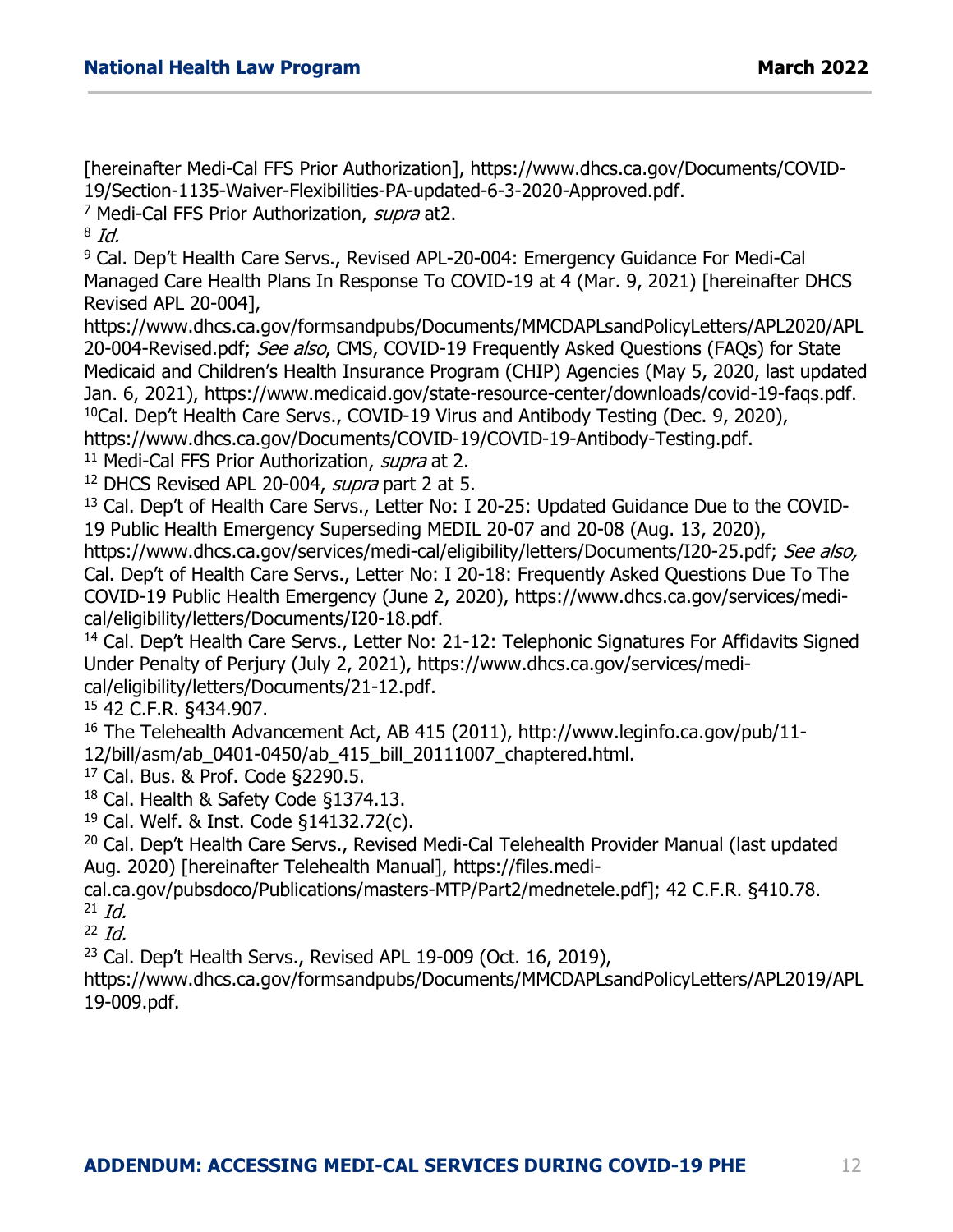<sup>24</sup> Cal. Dep't Health Care Servs., APL 19-002 (Jan. 30, 2019),

[https://www.dhcs.ca.gov/formsandpubs/Documents/MMCDAPLsandPolicyLetters/APL2019/APL](https://www.dhcs.ca.gov/formsandpubs/Documents/MMCDAPLsandPolicyLetters/APL2019/APL19-002.pdf) [19-002.pdf.](https://www.dhcs.ca.gov/formsandpubs/Documents/MMCDAPLsandPolicyLetters/APL2019/APL19-002.pdf)

<sup>25</sup> Cal. Dep't Health Care Servs., Family PACT (Planning, Access, Care and Treatment) Provider FAQs during COVID-19 page (Apr. 2020), [https://files.medi-](https://files.medi-cal.ca.gov/pubsdoco/newsroom/newsroom_30339_37.aspx)

[cal.ca.gov/pubsdoco/newsroom/newsroom\\_30339\\_37.aspx](https://files.medi-cal.ca.gov/pubsdoco/newsroom/newsroom_30339_37.aspx); see also, Cal. Dep't Health Care Servs. Family Pact, Providing Family PACT Services During COVID-19: Understanding Benefit Changes Questions & Answer Document (Sept. 17, 2020), [https://familypact.org/wp](https://familypact.org/wp-content/uploads/2020/12/Understanding-Benefit-Changes_Q-and-A_final-draft.12.8.20cmmsp_remEQ.pdf)[content/uploads/2020/12/Understanding-Benefit-Changes\\_Q-and-A\\_final-](https://familypact.org/wp-content/uploads/2020/12/Understanding-Benefit-Changes_Q-and-A_final-draft.12.8.20cmmsp_remEQ.pdf)

[draft.12.8.20cmmsp\\_remEQ.pdf.](https://familypact.org/wp-content/uploads/2020/12/Understanding-Benefit-Changes_Q-and-A_final-draft.12.8.20cmmsp_remEQ.pdf)<br><sup>26</sup> Cal. Dep't Health Care Servs., Requirements and Procedures for Emergency Medi-Cal Provider Enrollment (Mar. 24, 2020), [https://files.medi-](https://files.medi-cal.ca.gov/pubsdoco/newsroom/newsroom_30339_12.asp)

[cal.ca.gov/pubsdoco/newsroom/newsroom\\_30339\\_12.aspx](https://files.medi-cal.ca.gov/pubsdoco/newsroom/newsroom_30339_12.asp).

 $27$  *Id.* 

 $^{28}$  Id.

 $^{29}$  Id.

 $30$  Id.

<sup>31</sup> Medi-Cal Payment for Telehealth and Virtual/Telephonic Communications, *supra* Sec. III ; Cal. Dep't Health Care Servs., Supplement to All Plan Letter 19-002 (Mar. 18, 2020), [https://www.dhcs.ca.gov/formsandpubs/Documents/MMCDAPLsandPolicyLetters/APL2019/APL](https://www.dhcs.ca.gov/formsandpubs/Documents/MMCDAPLsandPolicyLetters/APL2019/APL19-009COVID-19.pdf) [19-009COVID-19.pdf.](https://www.dhcs.ca.gov/formsandpubs/Documents/MMCDAPLsandPolicyLetters/APL2019/APL19-009COVID-19.pdf)<br><sup>32</sup> Cal. Dep't Health Care Servs., APL 20-009: Reimbursement for Telehealth Services (Mar. 18,

2020), https://www.dmhc.ca.gov/Portals/0/Docs/OPL/APL%2020-009%20(OPL)%20- %20Reimbursement%20for%20Telehealth%20Services%20(3\_18\_20).pdf?ver=2020-03-18- 105612-547

<sup>33</sup> Cal. Dep't Health Care Servs., COVID-19 Medi-Cal Services and Telehealth Notice (Mar. 17, 2020), http://files.medi-cal.ca.gov/pubsdoco/newsroom/newsroom\_30375.aspx.

<sup>34</sup> Cal. Dep't Health Care Servs., Post-COVID-19 Public Health Emergency Telehealth Policy Recommendations (June 10, 2021) [hereinafter Post-COVID-19 Public Health Emergency Telehealth Policy Recommendations], https://www.dhcs.ca.gov/Documents/COVID-19/DHCS-Telehealth-Policy-Proposal-6-10-21.pdf.

<sup>35</sup>https://leginfo.legislature.ca.gov/faces/billTextClient.xhtml?bill\_id=202120220AB133; See also, Cal. Dep't Health Care Servs., Flexibility to Alcohol and Other Drug (AOD) facilities during the COVID-19 Public Emergency (updated July 8, 2021),

[https://www.dhcs.ca.gov/formsandpubs/Documents/BHIN-20-017-Updated-7-8-2021.pdfC](https://www.dhcs.ca.gov/formsandpubs/Documents/BHIN-20-017-Updated-7-8-2021.pdf)al. Dep't Health Servs., DHCS COVID-19 FAQs Narcotic Treatment Programs (NTPs) (updated July 8, 2021), [https://www.dhcs.ca.gov/formsandpubs/Documents/Narcotic-Treatment-Program-](https://www.dhcs.ca.gov/formsandpubs/Documents/Narcotic-Treatment-Program-FAQs-Updated-7-8-2021.pdf)[FAQs-Updated-7-8-2021.pdf.](https://www.dhcs.ca.gov/formsandpubs/Documents/Narcotic-Treatment-Program-FAQs-Updated-7-8-2021.pdf) Cal. Dep't Health Care Servs., Guidance on Available Flexibilities pursuant to Governor Newsom's Executive Order N-55-20 for Mental Health Rehabilitation Centers (MHRCs) and Psychiatric Health Facilities (PHFs) during the COVID-19 emergency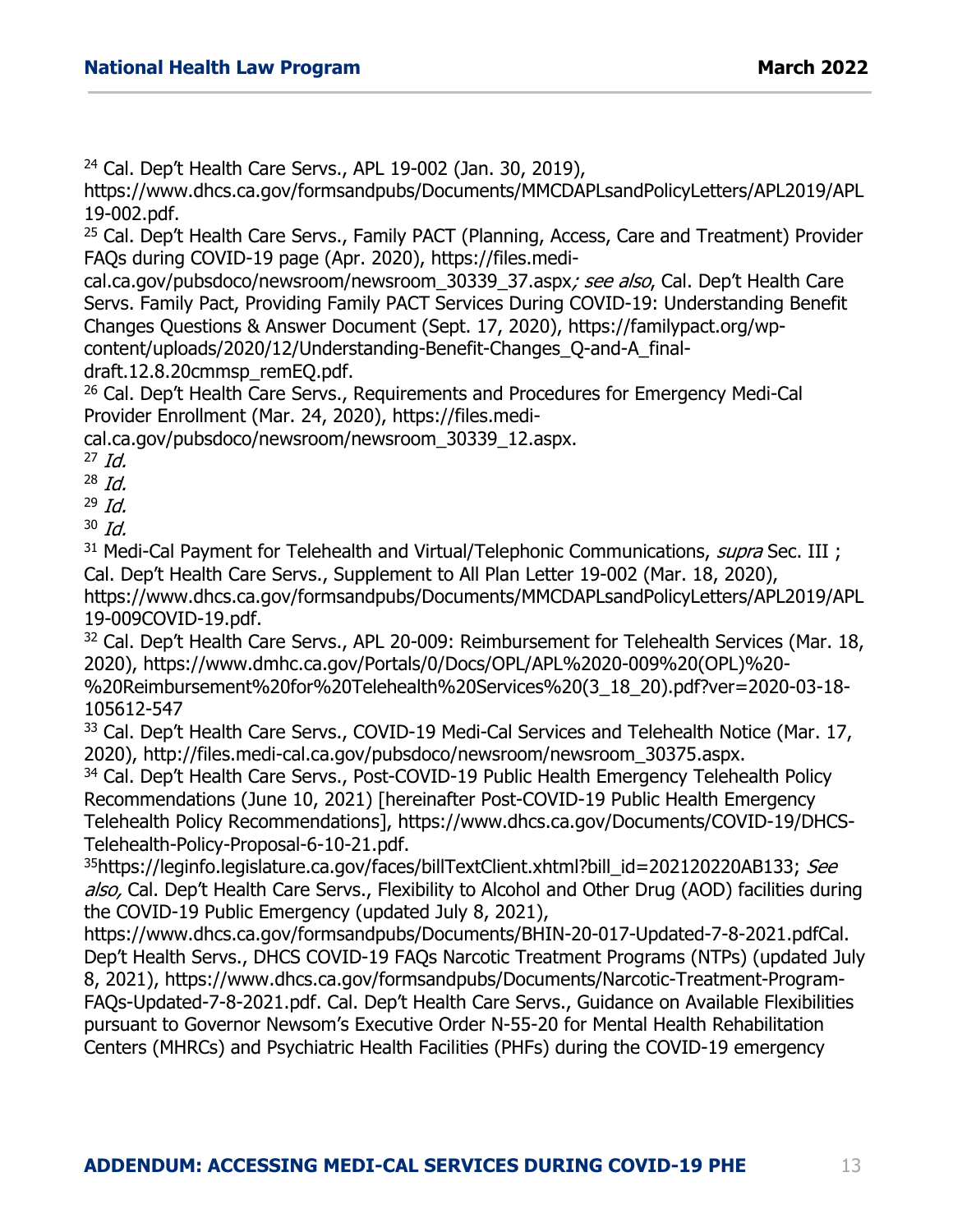(Updated July 8, 2021), [https://www.dhcs.ca.gov/formsandpubs/Documents/BHIN-20-015-](https://www.dhcs.ca.gov/formsandpubs/Documents/BHIN-20-015-Updated-7-8-2021.pdf) [Updated-7-8-2021.pdf.](https://www.dhcs.ca.gov/formsandpubs/Documents/BHIN-20-015-Updated-7-8-2021.pdf)<br><sup>36</sup> Id.

 $37$  Id.

<sup>38</sup> Cal. Dep't Health Care Servs., Fee-for-Service Pharmacy Benefit Reminders and Clarifications (2020), [https://www.dhcs.ca.gov/Documents/COVID-19/Guidance-for-FFS-Pharmacy-](https://www.dhcs.ca.gov/Documents/COVID-19/Guidance-for-FFS-Pharmacy-Benefit.pdf)[Benefit.pdf;](https://www.dhcs.ca.gov/Documents/COVID-19/Guidance-for-FFS-Pharmacy-Benefit.pdf) see also Cal. Dep't Health Care Servs., Medi-Cal Rx Provider Manual 153 (2022), https://medi-calrx.dhcs.ca.gov/cms/medicalrx/static-assets/documents/provider/forms-andinformation/manuals/Medi-Cal\_Rx\_Provider\_Manual.pdf.

 $39$  Cal. Dep't Health Care Servs., Medi-Cal Rx Contract Drugs List - Over the Counter Cold/Cough Preparations (2020), https://medi-calrx.dhcs.ca.gov/cms/medicalrx/staticassets/documents/provider/forms-and-information/cdl/Medi-

Cal Rx CDL OTC Cold\_Cough\_Preparations\_FINAL.pdf.

 $40$  DHCS Revised APL 20-004, *supra* note 9 at 9.

<sup>41</sup> Cal. Dep't Health Care Servs., Waiver of Requirement for Patient Signature On-File for Mailed or Delivered

Prescriptions (Apr. 24, 2020), [https://www.dhcs.ca.gov/Documents/COVID-19/Pharmacy-In](https://www.dhcs.ca.gov/Documents/COVID-19/Pharmacy-In-person-Signature-Rule-Suspended-for-Delivered-Medications.pdf)[person-Signature-Rule-Suspended-for-Delivered-Medications.pdf.](https://www.dhcs.ca.gov/Documents/COVID-19/Pharmacy-In-person-Signature-Rule-Suspended-for-Delivered-Medications.pdf)

<sup>42</sup> Cal. Exec. Order N-08-21,(June 11, 2021), [https://www.gov.ca.gov/wp](https://www.gov.ca.gov/wp-content/uploads/2021/06/6.11.21-EO-N-08-21-signed.pdf)[content/uploads/2021/06/6.11.21-EO-N-08-21-signed.pdf;](https://www.gov.ca.gov/wp-content/uploads/2021/06/6.11.21-EO-N-08-21-signed.pdf) See also, Cal. Dep't Health Care Servs., In-Person Signature Requirement for Delivered Medications (June 21, 2021), [https://files.medi-cal.ca.gov/pubsdoco/newsroom/newsroom\\_31132\\_08.aspx](https://files.medi-cal.ca.gov/pubsdoco/newsroom/newsroom_31132_08.aspx) (also can be accessed at [https://www.dhcs.ca.gov/Documents/COVID-19/Resumption-of-In-Person-](https://www.dhcs.ca.gov/Documents/COVID-19/Resumption-of-In-Person-Requirement-for-Delivered-Medications.pdf)[Requirement-for-Delivered-Medications.pdf.](https://www.dhcs.ca.gov/Documents/COVID-19/Resumption-of-In-Person-Requirement-for-Delivered-Medications.pdf))

<sup>43</sup> Cal. Dep't Health Care Servs., COVID-19 Information for Beneficiaries and Members (last updated June 25, 2021), [https://www.dhcs.ca.gov/Pages/COVID-19-Beneficiaries.aspx.](https://www.dhcs.ca.gov/Pages/COVID-19-Beneficiaries.aspx)

<sup>44</sup> Cal. Dep't Health Care Servs., Behavioral Health Information Notice No: 20-009 (last updated May 20, 2020), https://www.dhcs.ca.gov/Documents/COVID-19/IN-20-009-Guidanceon-COVID-19-for-Behavioral-Health.pdf.

 $45$  Id.

 $46$  Id. at 13. See also, U.S. Dep't of Justice Drug Enforcement Admin. DEA068 (Mar. 31, 2020), [https://www.deadiversion.usdoj.gov/GDP/\(DEA-DC-](https://www.deadiversion.usdoj.gov/GDP/(DEA-DC-022)(DEA068)%20DEA%20SAMHSA%20buprenorphine%20telemedicine%20%20(Final)%20+Esign.pdf)

[022\)\(DEA068\)%20DEA%20SAMHSA%20buprenorphine%20telemedicine%20%20\(Final\)%20+](https://www.deadiversion.usdoj.gov/GDP/(DEA-DC-022)(DEA068)%20DEA%20SAMHSA%20buprenorphine%20telemedicine%20%20(Final)%20+Esign.pdf) [Esign.pdf.](https://www.deadiversion.usdoj.gov/GDP/(DEA-DC-022)(DEA068)%20DEA%20SAMHSA%20buprenorphine%20telemedicine%20%20(Final)%20+Esign.pdf)

<sup>47</sup> CMS, *CMCS Informational Bulletin* (Apr. 2, 2020),

[https://www.medicaid.gov/sites/default/files/Federal-Policy-](https://www.medicaid.gov/sites/default/files/Federal-Policy-Guidance/Downloads/cib040220.pdf)

[Guidance/Downloads/cib040220.pdf.](https://www.medicaid.gov/sites/default/files/Federal-Policy-Guidance/Downloads/cib040220.pdf)

48 Subs. Abuse and Mental Health Servs. Admin., Opioid Treatment Program (OTP) Guidance (Mar. 19, 2020), [https://www.samhsa.gov/sites/default/files/otp-guidance-20200316.pdf.](https://www.samhsa.gov/sites/default/files/otp-guidance-20200316.pdf)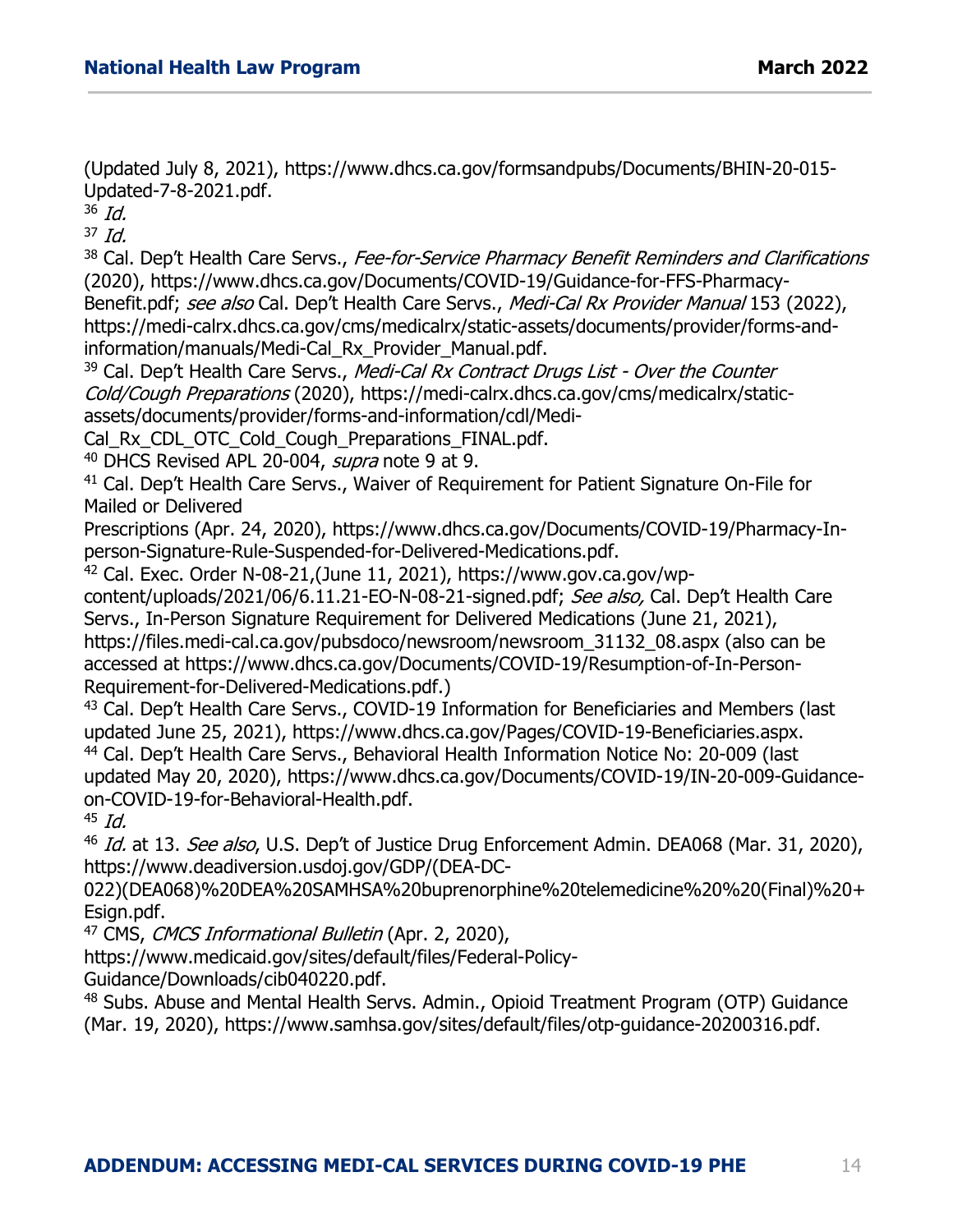<sup>49</sup> Cal. Dep't Health Care Servs., DHCS COVID-19 FAQ: Narcotic Treatment Programs (NTPs) (April 23, 2020), [https://www.dhcs.ca.gov/Documents/COVID-19/COVID-19-FAQ-NTP.pdf.](https://www.dhcs.ca.gov/Documents/COVID-19/COVID-19-FAQ-NTP.pdf)  $50$  *Id.* at 6.

<sup>51</sup> DHCS, Update to Information on Coronavirus for Family PACT (Mar. 26, 2020), https://www.dhcs.ca.gov/services/ofp/Documents/OFP-Notice-COVID19-Update.pdf.  $52$  *Id. at 2*.<br> $53$  Cal. Dep't Health Care Servs., Information Regarding the Use of Subcutaneous Depot

Medroxyprogesterone Acetate During the 2019 Novel Coronavirus Public Health Emergency (Apr. 9, 2020), [https://www.dhcs.ca.gov/Documents/COVID-19/Medi-Cal-FFS-Depo-Provera-](https://www.dhcs.ca.gov/Documents/COVID-19/Medi-Cal-FFS-Depo-Provera-SQ-Temp-Policy.pdf)[SQ-Temp-Policy.pdf;](https://www.dhcs.ca.gov/Documents/COVID-19/Medi-Cal-FFS-Depo-Provera-SQ-Temp-Policy.pdf) also see Cal. Dep't Health Care Servs., DMPA-SQ Administration Guidelines Update (Apr. 9, 2020), https://files.medi-

cal.ca.gov/pubsdoco/newsroom/newsroom\_30339\_30.aspx.

<sup>54</sup> DHCS, Family PACT Update: DMPA-SQ as Permanent Pharmacy Benefit (Jun. 2021), [https://files.medi-cal.ca.gov/pubsdoco/bulletins/artfull/fpact202106.aspx#a1.](https://files.medi-cal.ca.gov/pubsdoco/bulletins/artfull/fpact202106.aspx#a1)

<sup>55</sup> DHCS, Breast and Cervical Cancer Treatment Program (BCCTP) Presumptive Eligibility Flexibilities due to COVID-19, https://www.dhcs.ca.gov/services/medi-

cal/eligibility/Pages/BCCTP-PE-COVID19.aspx.

<sup>56</sup> Cal. Dep't Public Health, AFL 20-38.6: Visitor Limitations Guidance (Mar. 16, 2021), https://www.cdph.ca.gov/Programs/CHCQ/LCP/Pages/AFL-20-38-6.aspx.

 $57$  Cal. Dep't Public Health AFL 20-38.7 (June 16, 2021, supersedes AFL 20-38.6), https://www.cdph.ca.gov/Programs/CHCO/LCP/Pages/AFL-20-38.aspx.

58 Cal. Dep't Health Care Servs., Medi-Cal Eligibility Division Information Letter (MEDIL) No.: 21-09: Continuing Telephonic Flexibilities for the Minor Consent Program Beyond the COVID-19 PHE (June 24, 2021), [https://www.dhcs.ca.gov/services/medi-](https://www.dhcs.ca.gov/services/medi-cal/eligibility/letters/Documents/I21-09.pdf)

[cal/eligibility/letters/Documents/I21-09.pdf.](https://www.dhcs.ca.gov/services/medi-cal/eligibility/letters/Documents/I21-09.pdf)<br><sup>59</sup> Id.

<sup>60</sup> Id.<br><sup>61</sup> Cal. Dep't Health Care Servs., Important information about Medi-Cal and COVID-19 (May 19,<br>2020), https://www.dhcs.ca.gov/Documents/Beneficiary-Outreach-Letter.pdf.

<sup>62</sup> DHCS, COVID-19 Premium Waiver Due to Financial Hardship,

[https://www.dhcs.ca.gov/services/medi-cal/eligibility/MCAP/Documents/COVID-Premium-](https://www.dhcs.ca.gov/services/medi-cal/eligibility/MCAP/Documents/COVID-Premium-Waiver-Message.pdf)[Waiver-Message.pdf.](https://www.dhcs.ca.gov/services/medi-cal/eligibility/MCAP/Documents/COVID-Premium-Waiver-Message.pdf)

<sup>63</sup> Cal. Dep't Health Care Servs., Postpartum Care Extension (Aug. 6, 2021),

https://www.dhcs.ca.gov/services/medi-cal/eligibility/letters/Documents/21-15.pdf.  $64$  Id.

<sup>65</sup> Cal. Dep't Health Care Servs., Information on the Novel Coronavirus (COVID-19) for Medi-Cal Dental Providers (Mar. 25, 2020),

[https://www.dhcs.ca.gov/services/Documents/MDSD/Dental-COVID19-Notice.pdf.](https://www.dhcs.ca.gov/services/Documents/MDSD/Dental-COVID19-Notice.pdf) See also, Cal. Dep't Health Care Servs., *Dental Provider Bulletin, Vol. 36, No. 10* (Apr. 2020),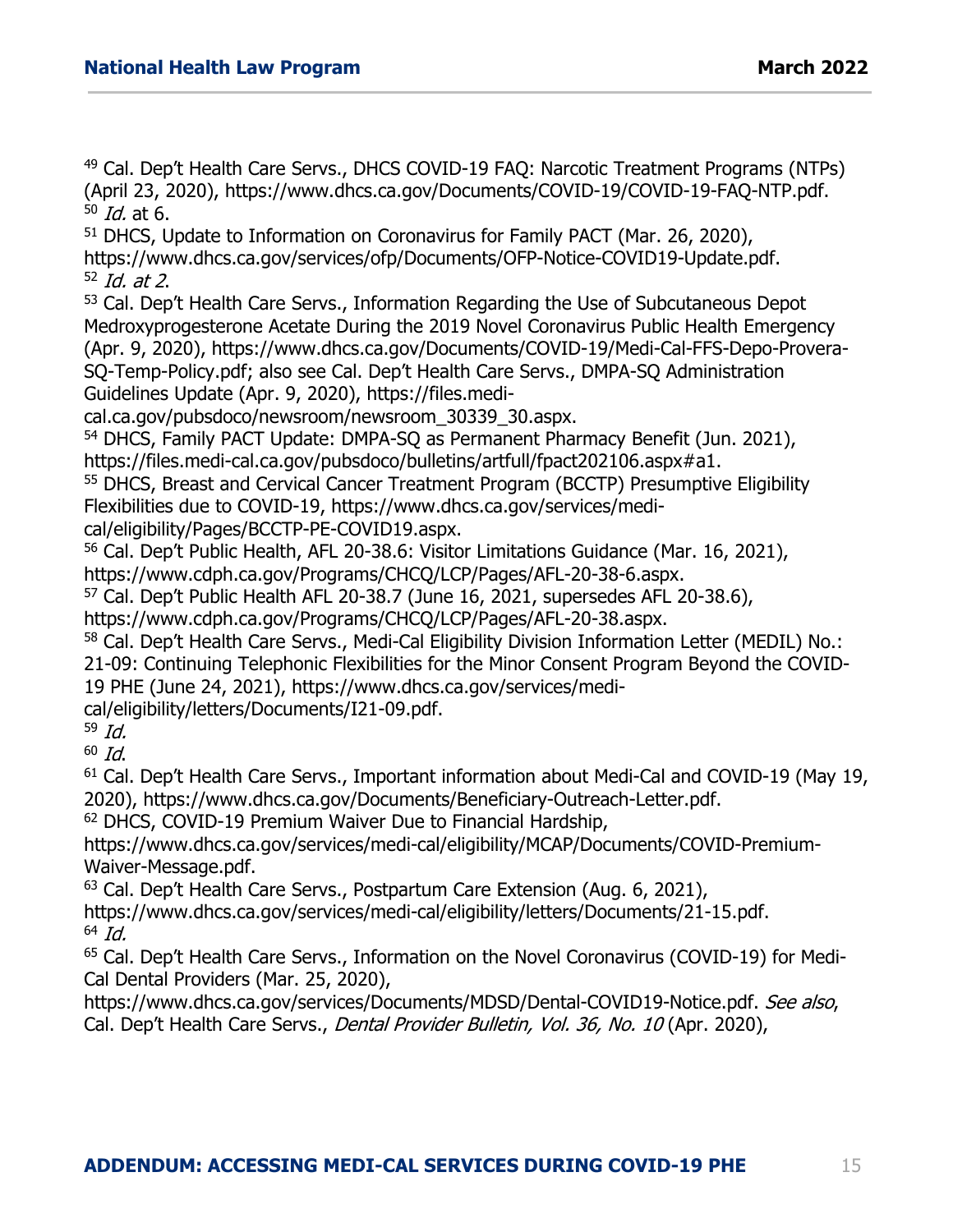[https://dental.dhcs.ca.gov/DC\\_documents/providers/provider\\_bulletins/Volume\\_36\\_Number\\_1](https://dental.dhcs.ca.gov/DC_documents/providers/provider_bulletins/Volume_36_Number_10.pdf) [0.pdf.](https://dental.dhcs.ca.gov/DC_documents/providers/provider_bulletins/Volume_36_Number_10.pdf)

<sup>66</sup> Cal. Dep't Health Care Servs., *Dental Provider Bulletin, Vol. 36, No. 11* (Apr. 2020),

[https://dental.dhcs.ca.gov/DC\\_documents/providers/provider\\_bulletins/Volume\\_36\\_Number\\_1](https://dental.dhcs.ca.gov/DC_documents/providers/provider_bulletins/Volume_36_Number_11.pdf) [1.pdf.](https://dental.dhcs.ca.gov/DC_documents/providers/provider_bulletins/Volume_36_Number_11.pdf)

<sup>67</sup> Cal. Dep't Health Care Servs., Medi-Cal Dental Provider Special Bulletin, Vol. 37, No. 26 (Nov. 2021),

https://www.dental.dhcs.ca.gov/MCD\_documents/providers/provider\_bulletins/Volume\_37\_Nu mber\_26.pdf.; Cal. Dep't Health Care Servs., Medi- Cal Dental Provider Special Bulletin, Vol. 38, No. 06 (Feb. 2022),

https://www.dental.dhcs.ca.gov/MCD\_documents/providers/provider\_bulletins/Volume\_38\_Nu mber 06.pdf.

68Cal. Dep't Public Health, AFL 17-: Resuming California's Deferred and Preventative Health Car (Apr. 27, 2020), [https://www.cdph.ca.gov/Programs/CID/DCDC/Pages/COVID-](https://www.cdph.ca.gov/Programs/CID/DCDC/Pages/COVID-19/ResumingCalifornia%E2%80%99sDeferredandPreventiveHealthCare.aspx)

[19/ResumingCalifornia%E2%80%99sDeferredandPreventiveHealthCare.aspx.](https://www.cdph.ca.gov/Programs/CID/DCDC/Pages/COVID-19/ResumingCalifornia%E2%80%99sDeferredandPreventiveHealthCare.aspx)

<sup>69</sup> Cal. Dep't Health Care Servs., Smile California *Denti-Cal Provider Bulletin* Vol. 36, 18 (July 2020),

https://www.dental.dhcs.ca.gov/DC\_documents/providers/provider\_bulletins/Volume\_36\_Num ber\_18.pdf.

<sup>70</sup> DHCS Revised APL 20-004, *supra* note 7; See also, Cal. Dep't Health Care Servs., California Children's Services (CCS) Guidance Relative to 2019-Novel Coronavirus (COVID-19) Public Health Emergency (Dec. 22, 2020, supersedes Apr. 28, 2020 version),

https://www.dhcs.ca.gov/Documents/COVID-19/CCS-Guidance-in-Response-to-Coronavirus-COVID-19.pdf.

<sup>71</sup> Cal. Dep't Health Care Servs., CCS MTP Guidance Relative to the 2019-Novel Coronavirus (COVID-19)- Revised (Apr. 29, 2020), [https://www.dhcs.ca.gov/Documents/COVID-19/County-](https://www.dhcs.ca.gov/Documents/COVID-19/County-CCS-MTP-COVID-Guidance.pdf)[CCS-MTP-COVID-Guidance.pdf.](https://www.dhcs.ca.gov/Documents/COVID-19/County-CCS-MTP-COVID-Guidance.pdf) See also, Cal. Dep't Health Care Servs., CCS Guidance Relative to 2019-Novel Coronavirus (COVID-19) Public Health Emergency (Apr. 28, 2020, superseded by Dec. 22, 2020 guidance), [https://www.dhcs.ca.gov/services/ccs/Documents/County-CCS-](https://www.dhcs.ca.gov/services/ccs/Documents/County-CCS-COVID-Guidance-20200428.pdf)[COVID-Guidance-20200428.pdf.](https://www.dhcs.ca.gov/services/ccs/Documents/County-CCS-COVID-Guidance-20200428.pdf)<br><sup>72</sup> Cal. Dep't Health Care Servs., CCS Medical Therapy Program Step 3 Guidance Related to

Return to In-Person Services (last updated June 15, 2021),

https://www.dhcs.ca.gov/services/ccs/Documents/CCS-MTP-Step-3-Guidance-Related-to-Return-to-In-Person-Services.pdf.

 $73$  Id.

<sup>74</sup> Cal. Dep't Health Care Servs., Hearing Aid Coverage for Children Program (June 24, 2021), [https://www.dhcs.ca.gov/services/medi-cal/eligibility/letters/Documents/I21-10.pdf;](https://www.dhcs.ca.gov/services/medi-cal/eligibility/letters/Documents/I21-10.pdf) see also, Cal. Dep't health Care Servs., Hearing Aid Coverage for Children Program (last updated July 7, 2021), [https://www.dhcs.ca.gov/services/Pages/HACCP.aspx.](https://www.dhcs.ca.gov/services/Pages/HACCP.aspx)

 $75$  Id.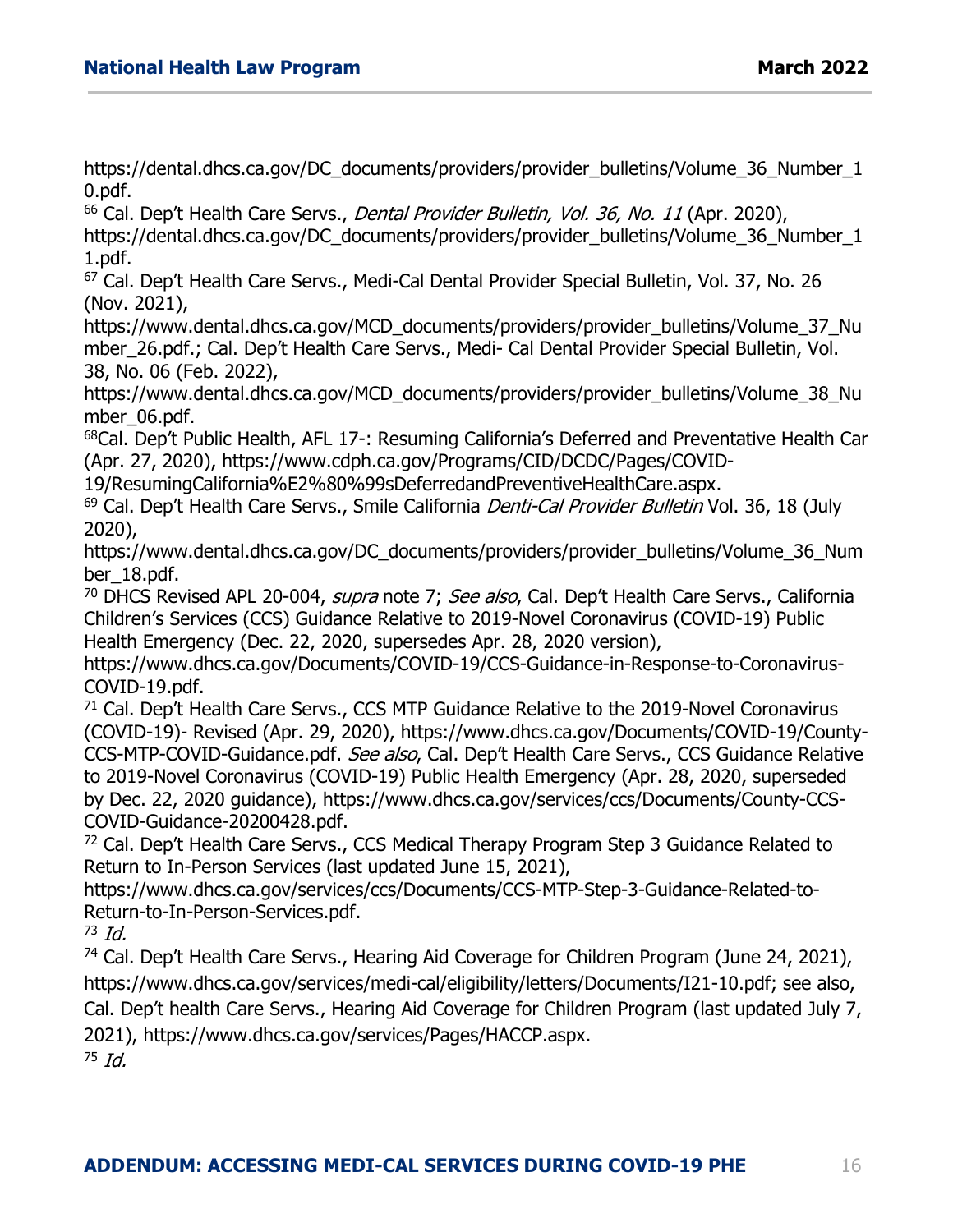<sup>76</sup> Cal. Dep't Health Care Servs., *Dental Provider Bulletin, Vol. 36, No. 14* (May 2020), [https://www.dental.dhcs.ca.gov/MCD\\_documents/providers/provider\\_bulletins/Volume\\_36\\_Nu](https://www.dental.dhcs.ca.gov/MCD_documents/providers/provider_bulletins/Volume_36_Number_14.pdf)

[mber\\_14.pdf.](https://www.dental.dhcs.ca.gov/MCD_documents/providers/provider_bulletins/Volume_36_Number_14.pdf)<br><sup>77</sup> Cal. Dep't of Health Care Servs., Information about Novel Coronavirus (COVID-19) for Medi-Cal Transportation Providers (Apr. 22, 2020, supersedes Mar. 14, 2020 guidance) [hereinafter Information about COVID-19 for Medi-Cal Transportation Providers],

[https://www.dhcs.ca.gov/Documents/COVID-19/Updated-NMT-NewsFlash-COVID-19.pdf.](https://www.dhcs.ca.gov/Documents/COVID-19/Updated-NMT-NewsFlash-COVID-19.pdf)  $78$  Id.

<sup>79</sup> Cal. Dep't of Health Care Servs., Provision of Care in Alternative Settings, Hospital Capacity, State Plan and Blanket Section 1135 Waiver Flexibilities for Medicare and Medicaid Enrolled Providers Relative to COVID-19 (June 3, 2020), [https://www.dhcs.ca.gov/Documents/COVID-](https://www.dhcs.ca.gov/Documents/COVID-19/CM-Blanket-Waivers-6-3-2020-Approved.pdf)[19/CM-Blanket-Waivers-6-3-2020-Approved.pdf.](https://www.dhcs.ca.gov/Documents/COVID-19/CM-Blanket-Waivers-6-3-2020-Approved.pdf)

 $80$  *Id.* at 5

 $81$  DHCS, Revised APL 20-004, *supra* note 9 at 8.

 $82$  *Id.* 

 $83$  Information about COVID-19 for Medi-Cal Transportation Providers, supra at 1-3.

<sup>84</sup> Cal. Dep't Public Health, State Public Health Officer Order of July 26, 2021 (July 26, 2021), [https://www.cdph.ca.gov/Programs/CID/DCDC/Pages/COVID-19/Order-of-the-State-Public-](https://www.cdph.ca.gov/Programs/CID/DCDC/Pages/COVID-19/Order-of-the-State-Public-Health-Officer-Unvaccinated-Workers-In-High-Risk-Settings.aspx)[Health-Officer-Unvaccinated-Workers-In-High-Risk-Settings.aspx;](https://www.cdph.ca.gov/Programs/CID/DCDC/Pages/COVID-19/Order-of-the-State-Public-Health-Officer-Unvaccinated-Workers-In-High-Risk-Settings.aspx) See also, Cal. Dep't Managed Health Care, APL 21-020: Continued Coverage of COVID-19 Diagnostic Testing (July 26, 2021), [https://www.dmhc.ca.gov/Portals/0/Docs/OPL/APL%2021-020%20-](https://www.dmhc.ca.gov/Portals/0/Docs/OPL/APL%2021-020%20-%20Continued%20Coverage%20of%20COVID-19%20Diagnostic%20Testing%20(7_26_2021).pdf?ver=2021-07-26-153016-723)

[%20Continued%20Coverage%20of%20COVID-](https://www.dmhc.ca.gov/Portals/0/Docs/OPL/APL%2021-020%20-%20Continued%20Coverage%20of%20COVID-19%20Diagnostic%20Testing%20(7_26_2021).pdf?ver=2021-07-26-153016-723)

[19%20Diagnostic%20Testing%20\(7\\_26\\_2021\).pdf?ver=2021-07-26-153016-723.](https://www.dmhc.ca.gov/Portals/0/Docs/OPL/APL%2021-020%20-%20Continued%20Coverage%20of%20COVID-19%20Diagnostic%20Testing%20(7_26_2021).pdf?ver=2021-07-26-153016-723)<br><sup>85</sup> Cal. Dep't Health Care Servs., Coverage of Emergency COVID-19 Inpatient or Outpatient Services (Apr. 8, 2020), [https://www.dhcs.ca.gov/Documents/COVID-19/COVID-19-](https://www.dhcs.ca.gov/Documents/COVID-19/COVID-19-Emergency-Services.pdf) [Emergency-Services.pdf](https://www.dhcs.ca.gov/Documents/COVID-19/COVID-19-Emergency-Services.pdf); See also, COVID-19 Virus and Antibody Testing, supra at 1. 86 Cal. Dep't of Managed Health Care, APL 21-016: Continued Coverage of COVID-19 Diagnostic Testing (June 7, 2021), https://www.dmhc.ca.gov/Portals/0/Docs/OPL/APL%2021-

016%20-%20Continued%20Coverage%20of%20COVID-

19%20Diagnostic%20Testing%20(6\_7\_2021)\_1.pdf.

 $87$  Id.

 $88$  Id.

 $89$  Id.

90 See Cal Dep't Health Care Servs., Medi-Cal Rx Coverage of Over-The-Counter COVID-19 Antigen Test Kits (2022), https://medi-calrx.dhcs.ca.gov/cms/medicalrx/staticassets/documents/provider/bulletins/2022.01\_A\_COVID-19\_EUA\_FDA-Authorized\_Antigen\_Tests.pdf.

 $91$  Id.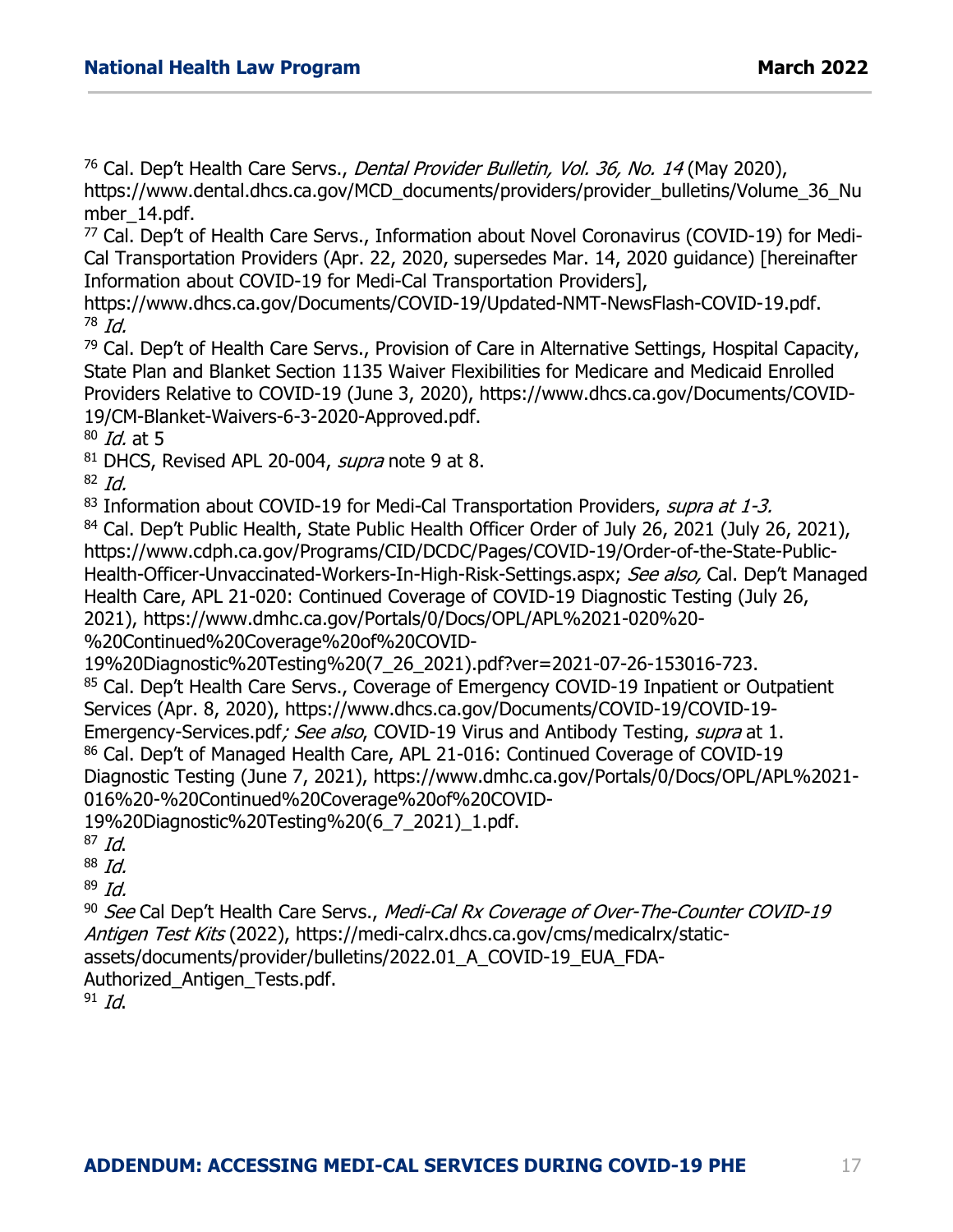92 Cal. Dep't Health Care Servs., DHCS COVID-19 Vaccine Administration Beneficiary FAQS (Feb 15, 2022), https://www.dhcs.ca.gov/Documents/COVID-19/COVID-19-Vaccine-Beneficiary-FAQ.pdf

<sup>93</sup> Cal. Dep't Public Health, Immunization Branch: California COVID-19 Vaccination Program (last updated July 13, 2021),

[https://www.cdph.ca.gov/Programs/CID/DCDC/Pages/Immunization/COVID-19Vaccine.aspx.](https://www.cdph.ca.gov/Programs/CID/DCDC/Pages/Immunization/COVID-19Vaccine.aspx)<br><sup>94</sup> Cal. Dep't Health Care Servs., DHCS COVID-19 Vaccine Administration Provider FAQs (Mar.

1, 2022), https://www.dhcs.ca.gov/services/medi-cal/eligibility/Documents/COVID-19UninsuredGroupProgram/COVID-19UninsuredGroupFAQ.pdf.

<sup>95</sup> Id. See also, Cal. Dep't Health Care Servs., DHCS COVID-19 Vaccine Administration Beneficiary FAQs (Mar. 29, 2021), [https://www.dhcs.ca.gov/Documents/COVID-19/COVID-19-](https://www.dhcs.ca.gov/Documents/COVID-19/COVID-19-Vaccine-Beneficiary-FAQ.pdf) [Vaccine-Beneficiary-FAQ.pdf.](https://www.dhcs.ca.gov/Documents/COVID-19/COVID-19-Vaccine-Beneficiary-FAQ.pdf) See also, Cal. Dep't Health Care Servs., COVID-19 Vaccine Administration: COVID-19 Uninsured Group- Vaccine Reimbursement (last updated on Jan. 6, 2021), [https://files.medi-cal.ca.gov/pubsdoco/newsroom/newsroom\\_30717\\_15.aspx.](https://files.medi-cal.ca.gov/pubsdoco/newsroom/newsroom_30717_15.aspx)<br><sup>96</sup> CMS, CA Vaccine Administration Carve-out Approval letter (Apr. 5, 2021),

[https://www.dhcs.ca.gov/Documents/COVID-19/CA-Vaccine-Admin-Carve-out-Approval-](https://www.dhcs.ca.gov/Documents/COVID-19/CA-Vaccine-Admin-Carve-out-Approval-Letter.pdf)

[Letter.pdf.](https://www.dhcs.ca.gov/Documents/COVID-19/CA-Vaccine-Admin-Carve-out-Approval-Letter.pdf)<br><sup>97</sup> Cal. Dep't Public Health, Updated Testing Guidance (June 16, 2021),

[https://www.cdph.ca.gov/Programs/CID/DCDC/Pages/COVID-19/Updated-COVID-19-Testing-](https://www.cdph.ca.gov/Programs/CID/DCDC/Pages/COVID-19/Updated-COVID-19-Testing-Guidance.aspx)[Guidance.aspx.](https://www.cdph.ca.gov/Programs/CID/DCDC/Pages/COVID-19/Updated-COVID-19-Testing-Guidance.aspx)<br><sup>98</sup> Cal. Dep't Public Health, State Public Health Officer Order of July 26, 2021 (July 26, 2021),

[https://www.cdph.ca.gov/Programs/CID/DCDC/Pages/COVID-19/Order-of-the-State-Public-](https://www.cdph.ca.gov/Programs/CID/DCDC/Pages/COVID-19/Order-of-the-State-Public-Health-Officer-Unvaccinated-Workers-In-High-Risk-Settings.aspx)[Health-Officer-Unvaccinated-Workers-In-High-Risk-Settings.aspx.](https://www.cdph.ca.gov/Programs/CID/DCDC/Pages/COVID-19/Order-of-the-State-Public-Health-Officer-Unvaccinated-Workers-In-High-Risk-Settings.aspx)<br><sup>99</sup> Cal. Dep't Health Care Servs., Medi-Cal COVID-19 Vaccinations (for beneficiaries aged 12

years and older) (last updated June 27, 2021), [https://www.dhcs.ca.gov/Documents/COVID-](https://www.dhcs.ca.gov/Documents/COVID-19/COVID-19-Vaccine-Stats-07-08-21.pdf)[19/COVID-19-Vaccine-Stats-07-08-21.pdf.](https://www.dhcs.ca.gov/Documents/COVID-19/COVID-19-Vaccine-Stats-07-08-21.pdf)<br><sup>100</sup> Id.

<sup>101</sup> CMS, Press Release: CMS Will now Consider COVID-19 Vaccine counseling Visits for Children and Youth Under age 21, (Dec. 2, 2021) https://www.cms.gov/newsroom/pressreleases/biden-harris-administration-makes-100-federal-medicaid-matching-funds-availablestate-expenditures,

<sup>102</sup> Cal Dep't of Health Care Servs., Frequently Asked Questions (FAQs) Coronavirus (COVID-19) Uninsured Group (Nov. 10, 2020) [hereinafter COVID-19 Uninsured Group FAQs], [https://files.medi-](https://files.medi-cal.ca.gov/pubsdoco/COVID19_response/COVID19_UninsuredGroupProgram_FAQs.pdf)

[cal.ca.gov/pubsdoco/COVID19\\_response/COVID19\\_UninsuredGroupProgram\\_FAQs.pdf;](https://files.medi-cal.ca.gov/pubsdoco/COVID19_response/COVID19_UninsuredGroupProgram_FAQs.pdf) See also, Cal. Dep't Health Care Servs, COVID-19 Uninsured Group Program (last updated May 4, 2021), [https://www.dhcs.ca.gov/services/medi-cal/eligibility/Pages/COVID-19-Presumptive-](https://www.dhcs.ca.gov/services/medi-cal/eligibility/Pages/COVID-19-Presumptive-Eligibility-Program.aspx)

<sup>103</sup> COVID-19 Uninsured Group FAQs, supra Q1 at 1; *See also*, Cal. Dep't Health Care Servs., COVID-19 Virus and Antibody Testing (December 9, 2020) [hereinafter COVID-19 Virus and